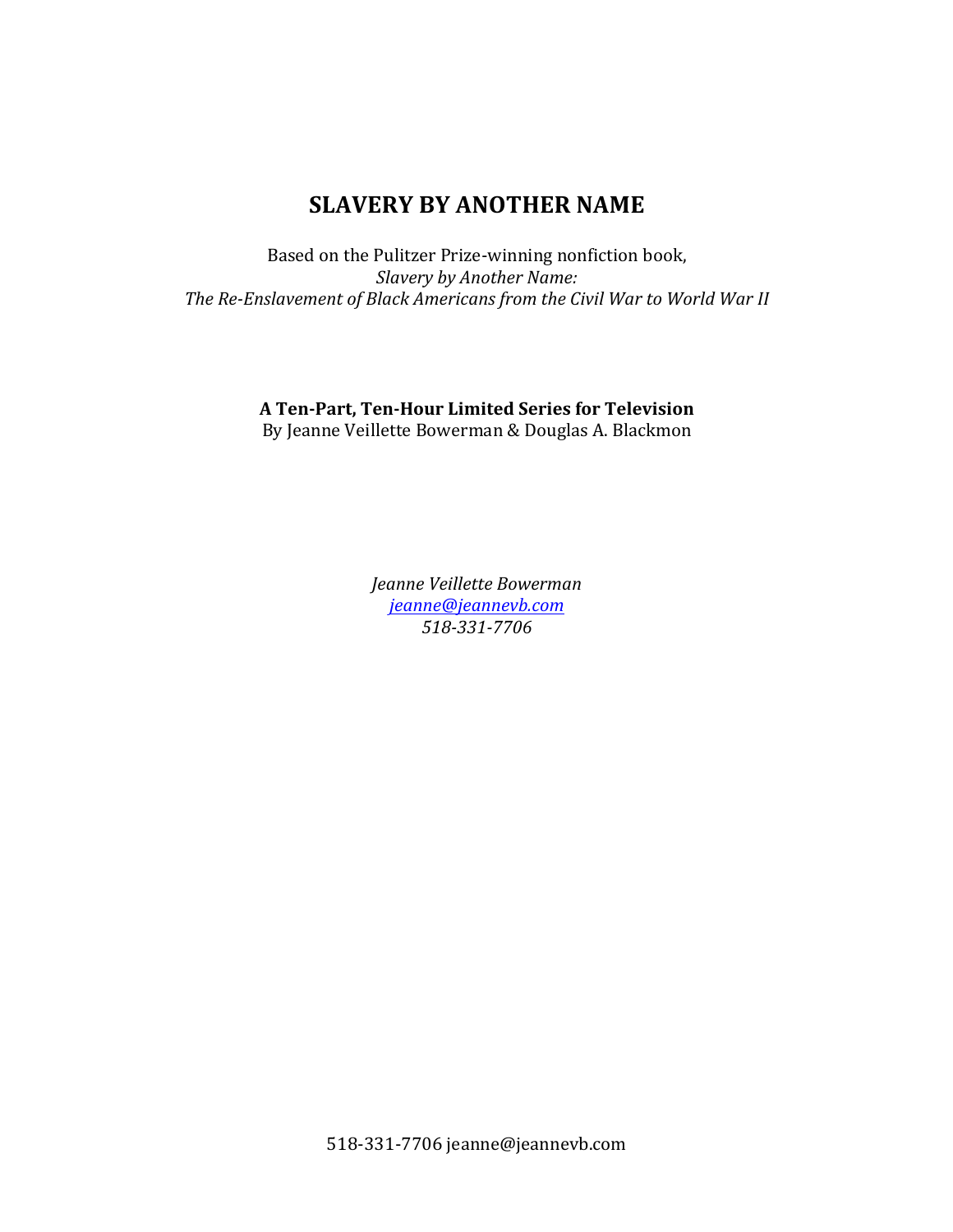**Logline**: Based on a true story. Forty years after the Civil War, the economically downtrodden South falsely arrests thousands of black men and women, forcing them into the newly created prison leasing system - slavery by another name.

## **THE WORLD**

Freedom. That was the promise at the end of the Civil War. Four million onceenslaved African Americans seized upon it, swarmed into new schools, elected thousands to public office, and founded stores, towns and colleges. Three decades later, they owned 16 million acres of American soil.

Decaying streets and rotting cotton brought new challenges. Northern mills and banks that depended on the now collapsed Southern economy could no longer profit. Hence, the most powerful people in America united to do something we would never be taught about in school: Slavery was resurrected.

Southern states created trumped up laws to arrest African-Americans for talking too loudly in front of a white woman, not being able to prove they had a job, or merely walking the railroad tracks. Sheriffs sold them to plantations, mines and factories that used them to crush unions and break strikes. Black voting was abolished. Human auctions resumed. Slavery was an addiction the south couldn't shake.

In the midst of that rising terror, GREEN COTTENHAM, son of former black slaves, struggles to find his place in this new world, determined to not only thrive, but to far exceed any obstacles put before him. He's his own man. Courageous and proud to a fault, until he finds himself shackled and imprisoned, tossed into the catacombs of Pratt Mines, forced to pull out 8 tons of coal a day with chains bound to his ankles and wrists. How can pride and courage live in such darkness? But he knows it'll take just that to survive.

Devoted father, husband and farmer, JON DAVIS, owns his own land. Despite not being able to sign his name, he teaches his children the importance of family, faith, and education. They'll have more than he ever dreamed of, especially when they move north. On an ordinary day of selling eggs to trade for medicine for his gravely ill wife, Davis is arrested, simply because he can be.

There is no such thing as "freedom."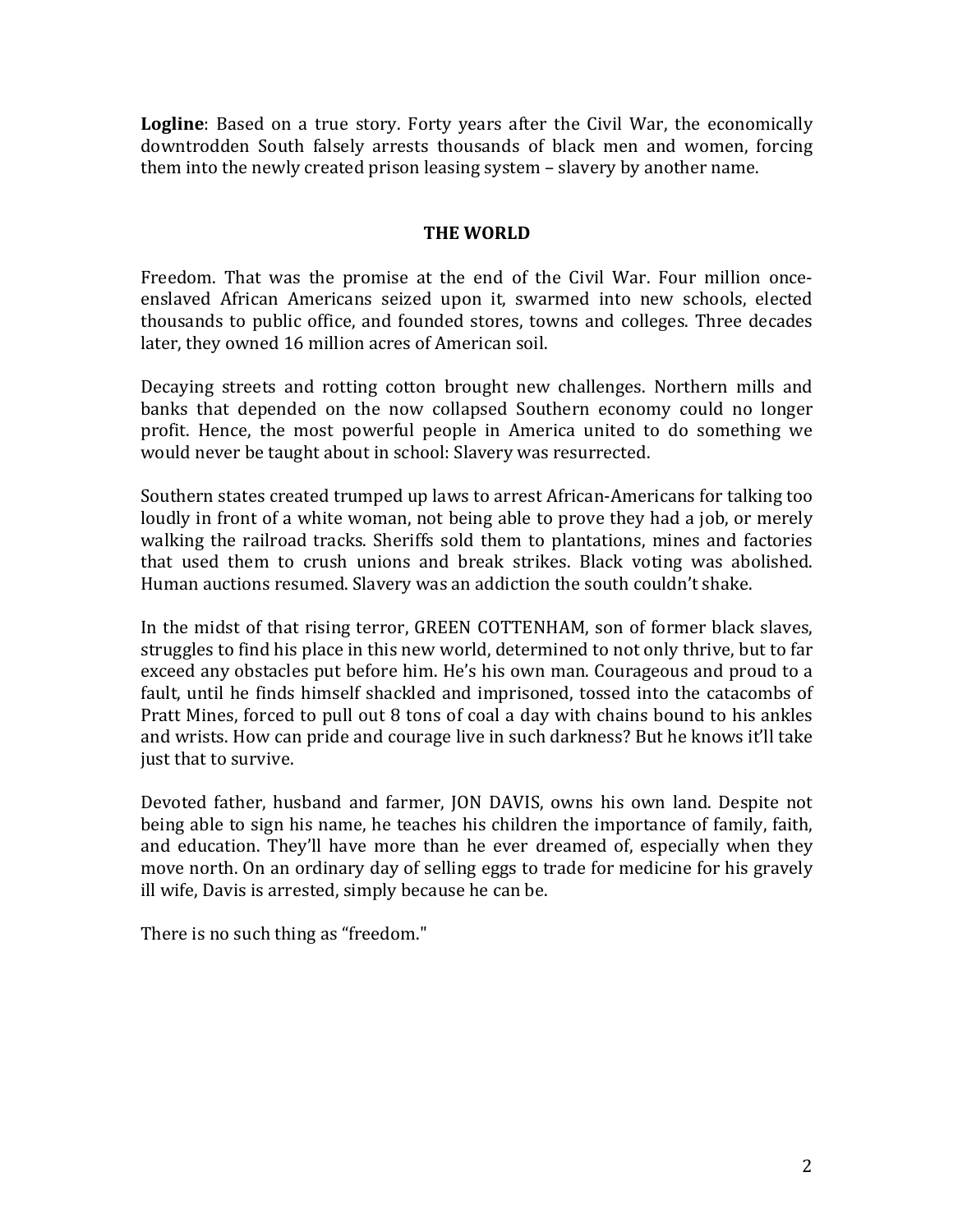#### **PRIMARY CHARACTERS**

GREEN COTTENHAM  $(22)$ : Green was a free man since birth, and the youngest of nine children born to two former slaves. The Southern whites call men like Green "cigarette dudes" – black men cocky by comparison to their peers. A cigarette sits askew on Green's lips with a bottle of moonshine and a knife in his pocket. No overalls for this man. He wears trousers with a jacket and necktie. Unlike his parents, he learned to read and write, and sometimes works but too often plays dice at the train station, which causes great tension between him and his conformist older brother, JESSE. Green has big plans for his life; so does his girlfriend. He's a black Cool Hand Luke.

JON DAVIS (40s): Black landowner and cotton farmer, Davis was born a free man and married NORA. Having no blood offspring of his own, Davis raises Nora's young children, ALICE and ALBERT, as intensely as he would have his own. He'd do anything to protect them, including die. Davis tirelessly works on his farm, cropping cotton, raising chickens and tending to their children while nursing Nora's illness. He is the glue that holds their family together. When he's unexpectedly snatched from their lives while trying to buy medicine for his ailing wife, Albert must step up and be the man of the house.

JOHN PACE (40s): A wealthy plantation owner, Pace operates a generations-old cotton farm as if time stood still, pre Civil War. Together with FLETCHER TURNER, Pace held a contract to lease every prisoner sentenced to hard labor by the two counties. But Pace didn't stop at those two counties. He'd do anything, legal or illegal, to get the laborers he needed. Pace's father was a brute of a man, ruling both his slaves and his own son with a strong hand. There was no love lost between father and son. When Pace inherited the farm, he kept one slave from his childhood close to him... CATHERINE. She would remain with him for life.

CATHERINE PACE  $(40s)$ : Born on the Pace farm and only years old when the Civil War ended, Catherine has worked for the Pace family all her life, first as a slave, then as Pace's kitchen maid. There's a closeness between her and Pace unmatched, even by his wife. She struggles between her complicated relationship with her demonic "owner" and trying to use her power over him to help her fellow enslaved workers.

DEPUTY NEWTON EDDINGS (40s): Deputy Eddings stole the election by stuffing the ballot boxes. His pockets are lined by arresting, convicting and transporting prisoners as well as keeping whatever excess remains from the state's monthly food allowance given him to feed his inmates. There are no limits to his abuse of power, including having sex with black women in exchange for favors to their imprisoned husbands or boyfriends.

ERSKINE RAMSEY  $(30s)$ : A loner and inventor, this longtime chief of the Tennessee's company operations, gloats at the profitability of relying on slaves. Ramsey may be a loner, but every so often he reaches out to his childhood friend,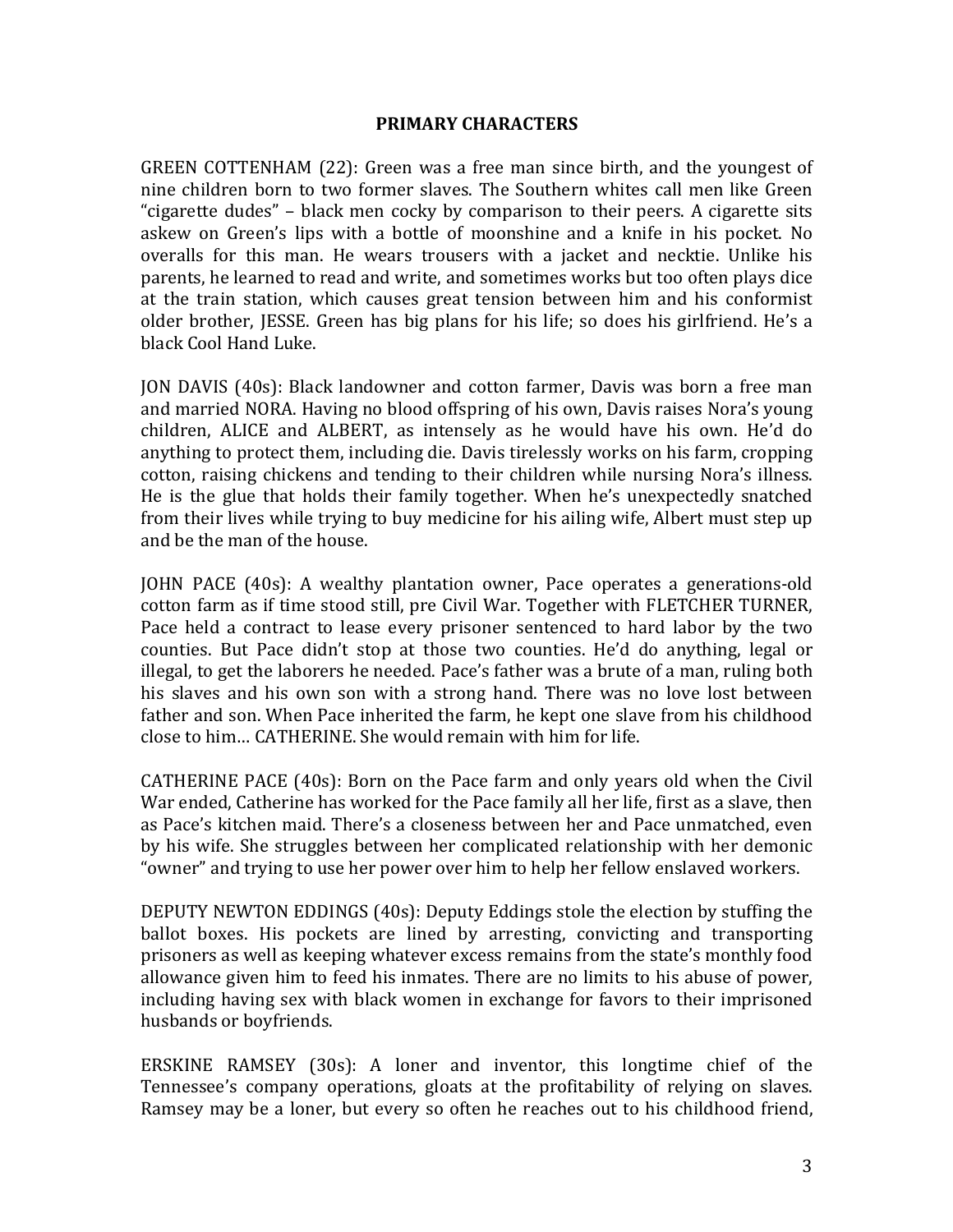the notorious Pittsburgh industrialist, HENRY CLAY FRICK, but Frick is not a man to be trusted. Frick became partners with Andrew Carnegie of US Steel, eventually taking over management and in charge during one of the most violent union labor strikes in history.

US DEPUTY MARSHAL CHIKE BEAUREGARD (30s): One of the early African American US Deputy Marshals, the Yankee Beauregard defiantly rides into the Southern town of Montgomery, Alabama on his motorcycle, attracting attention not only from the shocked prejudice community, but also from Warren Reese's white secretary, MILDRED ELMORE. President THEORDORE ROOSEVELT is clearly making a statement by sending a black lawman to do his bidding. Roosevelt orders Beauregard to aide Warren Reese in his investigation against John Pace and Fletcher Turner for holding blacks against their will. A black marshal in the deep South, Beauregard's eyes are about to be open to his true heritage, sheltered from him by living an educated life up North.

WARREN REESE, JR. (30s): Attorney General of Alabama and newlywed to a prominent socialite, CLARA REESE; a woman laser focused on Reese's burgeoning political career. Reese's father was a Confederate war hero turned sympathizer to African Americans wanting equality and freedom, disgracing his family by running for political office alongside a black candidate. Reese has spent his entire adult life trying to undo the label of "traitor's son," and now faces the challenge of convincing Alabama he's worthy enough to be their next governor. He must push his prejudice aside – as well as his wife's political ambitions for him – to obey President Roosevelt orders and build a case against the new Southern way of life, re-enslaving blacks.

U.S. MARSHAL CHARLES GRAHAM: Warren Reese's best friend, but a racist motherfucker who holds his ground, fights for his beliefs and won't take shit from anyone. He lives and dies by the Confederate flag.

ALABAMA SECRETARY OF STATE JAMES T. HEFLIN: A famed orator, rarely a hint of good nature in his remarks, endlessly determined to undermine Warren Reese at every turn. But behind the man is an even more cunning woman, MRS. HEFLIN. She'll stop at nothing to keep her social standing and her husband in power.

BOOKER T. WASHINGTON: Washington was by far the best known and most influential of black leaders in the United States and the founder of the Tuskegee Institute in Alabama. His speeches emphasized black self-improvement, industrial education, and acquiescence to white political power. Washington's urged that blacks accommodate the whites' demands for subservience while building up their own industrial skills, farms, and basic education.

ANNIE TUCKER and EMILY ROBINSON: Two African American women enslaved by the law and forced into sexual servitude - Annie at the coal mines and Emily at the John Pace plantation. These women may seem powerless on the surface, but there's a fire in them that knows when and how to fight back.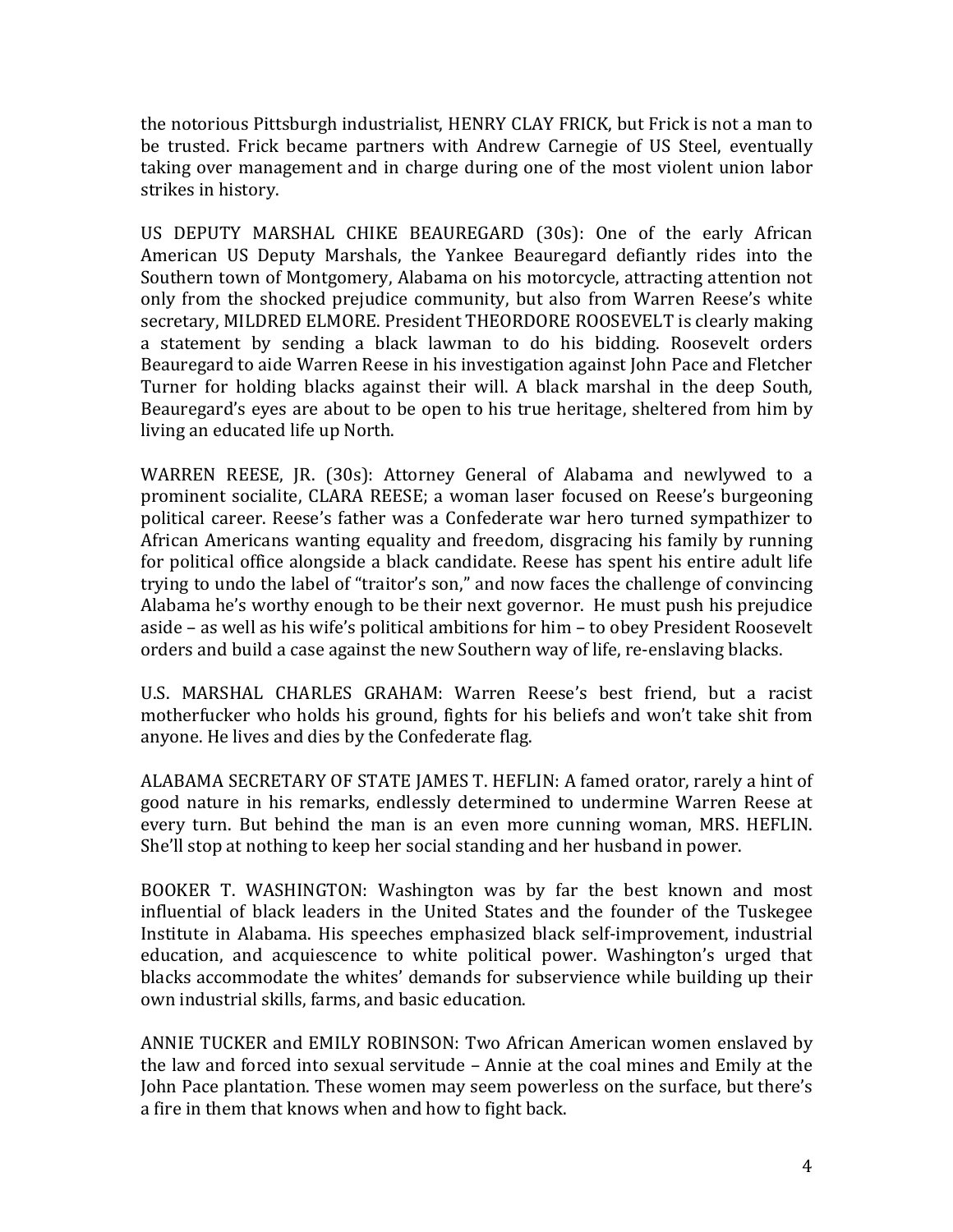## **SLAVERY BY ANOTHER NAME Hour One** *"Change begins at the dinner table."*

SUPER: Neither Slavery nor involuntary servitude, *except as a punishment for crime*; whereof the party shall have been duly convicted, shall exist within the United States, or any place subject to their jurisdiction.

--13th Amendment, January 31st, 1865

SUPER: 36 YEARS AFTER THE CIVIL WAR

## SUPER: BASED ON A TRUE STORY

Never before has a black man eaten dinner with a President of the United States. Not until THEODORE ROOSEVELT impetuously invites BOOKER T. WASHINGTON, the most powerful African American in America. Two powerful men—two powerful agendas. Roosevelt pushes Booker T. to reveal how he can win the Negro vote come reelection. Booker T. offers advice, but only in exchange for a secret alliance. Neither of the men comprehends the firestorm their innocent dinner is about to bring.

"Cigarette dude" GREEN COTTENHAM strolls along the railroad tracks in Booker City, Alabama. Sure, he's supposed to be out looking for work but there's a dice game with his name on it. He runs into FLIRTY GIRL, whose sex appeal could challenge the most loyal buck, let alone the risk-taking Green. She tells him his longtime girlfriend's reverend father sold the Negro church to Tennessee Coal.

Uneducated but dedicated family man, JON DAVIS attends to his invalid wife, NORA. She and their son ALBERT pressure Davis to let Albert go into town alone for the first time to sell a basket of eggs to buy his mother's much-needed medicine. Davis reluctantly agrees but follows at a distance, just in case.

"Seven come eleven!" Pennies lost and won as Green Cottenham shoots dice and swigs moonshine with DINK TUCKER, GLENNIE HELMS and CLIVE WATTS at the train station. Banter about life, dreams, and their struggle of finding jobs. No one wants to work in dangerous coal mines rumored of death and disease, but Green's fascination grows, "Bet they pay mo if it be dangerous."

Davis blends into the dice game to avoid being seen by Albert. He urges Green to earn an honest day's wage at the lumberyard, "Job ain't gonna cross the street. Less ya rather be gamblin'." When Green lines up, the LUMBERYARD FOREMAN shoves him aside, "These purty hands ain't never cut no rails, Boy."

Double-dealing DEPUTY NEWTON EDDINGS spies Green, "Special election. If I win, your kind be treated fair." "Fair all I ask," says Green. A moment later, Eddings solicits the Lumberyard Foreman's vote by declaring he'll keep blacks in their place.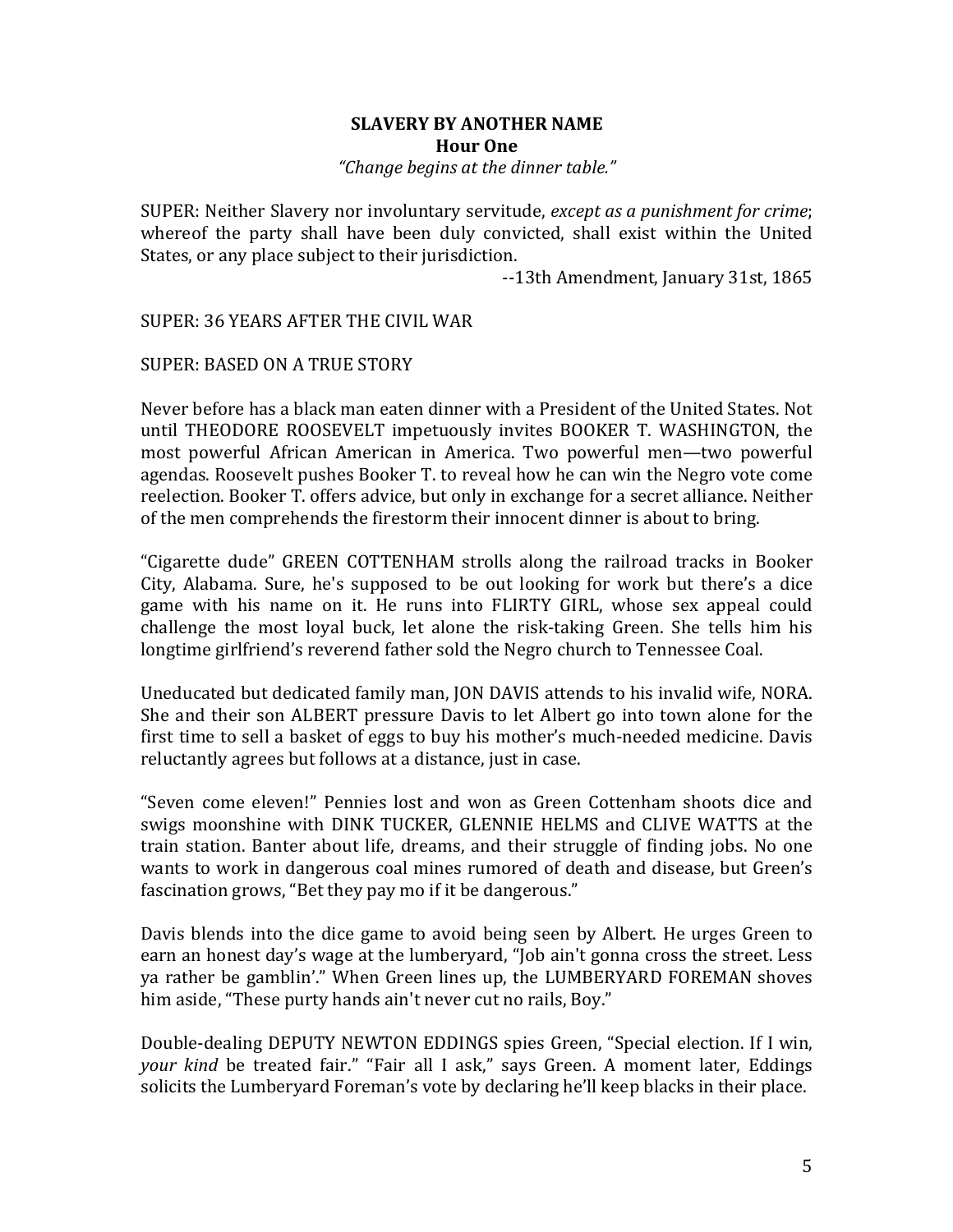Davis and Glennie peek through a window as the storeowners bust Albert's lip. When Davis intervenes, he's ordered to unload crates or go to jail. Despite insisting he just wants to exchange eggs for medicine, he's abruptly arrested for stealing. Albert screams as his father is dragged away in handcuffs.

As Davis and other prisoners shuffle out of the jail, he's horrified to witness a prisoner gouge out his own eyes to avoid his sentence at John Pace's farm. The enraged Deputy tosses the maimed prisoner out, blind and bleeding... but free.

Cottenham family gathers for dinner. Green's 5-year-old NEPHEW beams when his favorite Uncle Green tosses down his dice winnings, claiming to have earned them cutting rails. "Ya git dat money gamblin', Boy?" asks his father. Green stands by his lie, shifts conversation to his ambitions, "One day me 'n my girl be livin' in Booker City's finest. Y'all wait 'n see." Tension mounts between Green and his hardworking older brother, JESSE COTTENHAM, who doesn't respect Green's lifestyle.

On Election Day, Deputy Eddings sucks up to Green and other blacks in line to vote, irritating Green, but his father keeps him in check. Eddings takes out a little insurance and stuffs the ballot box with dead man's votes. ANNIE, sister of Green's dice buddy, Dink Tucker, begs Green for help finding her missing brother.

Death threats against Roosevelt and Booker T. pour into the White House. US ATTORNEY GENERAL KNOX delivers Senator Tillman's stern reaction to their dinner – "We shall have to kill a thousand niggers to get them back to their places." It's not until Knox dumps hundreds of letters on the president's desk from blacks pleading for help to find missing family members that Roosevelt sets a plan in action involving the new Alabama U.S. Attorney Warren Reese and Judge Jones.

Meet WARREN REESE, not exactly the hero Roosevelt thinks he is. Beside his new bride, CLARA, Reese announces his decision to run for Governor. Cocky Alabama Secretary of State, JAMES T. HEFLIN scoffs since Reese's father supported "that nigger-lovin' Roosevelt." Reese insists his father's poor judgment won't keep him from putting blacks in jail, everyone of them, if necessary.

In the haven of church, Green daringly flirts with his longtime girlfriend, SHELLY, the Reverend's daughter as the Cottenhams and black families hang on REVEREND STARR's celebratory words. The church's sale will allow them to build a Negro college. All pray for the missing Dink Tucker, but Green prays to get Shelly alone.

Later, Reverend grills Green about his intentions toward his daughter. Green sweet talks his way into the Reverend's graces, but when alone with his girlfriend, he wants more than just kisses. Shelly insists on holding out for marriage. Green defiantly leaves, "You may rule the roost, Baby, but not the rooster."

Deep in Alabama, a mysterious MOTORCYCLE RIDER explodes through a cloud of dust on a countryside dirt road, startling a white farmer and his sons. During his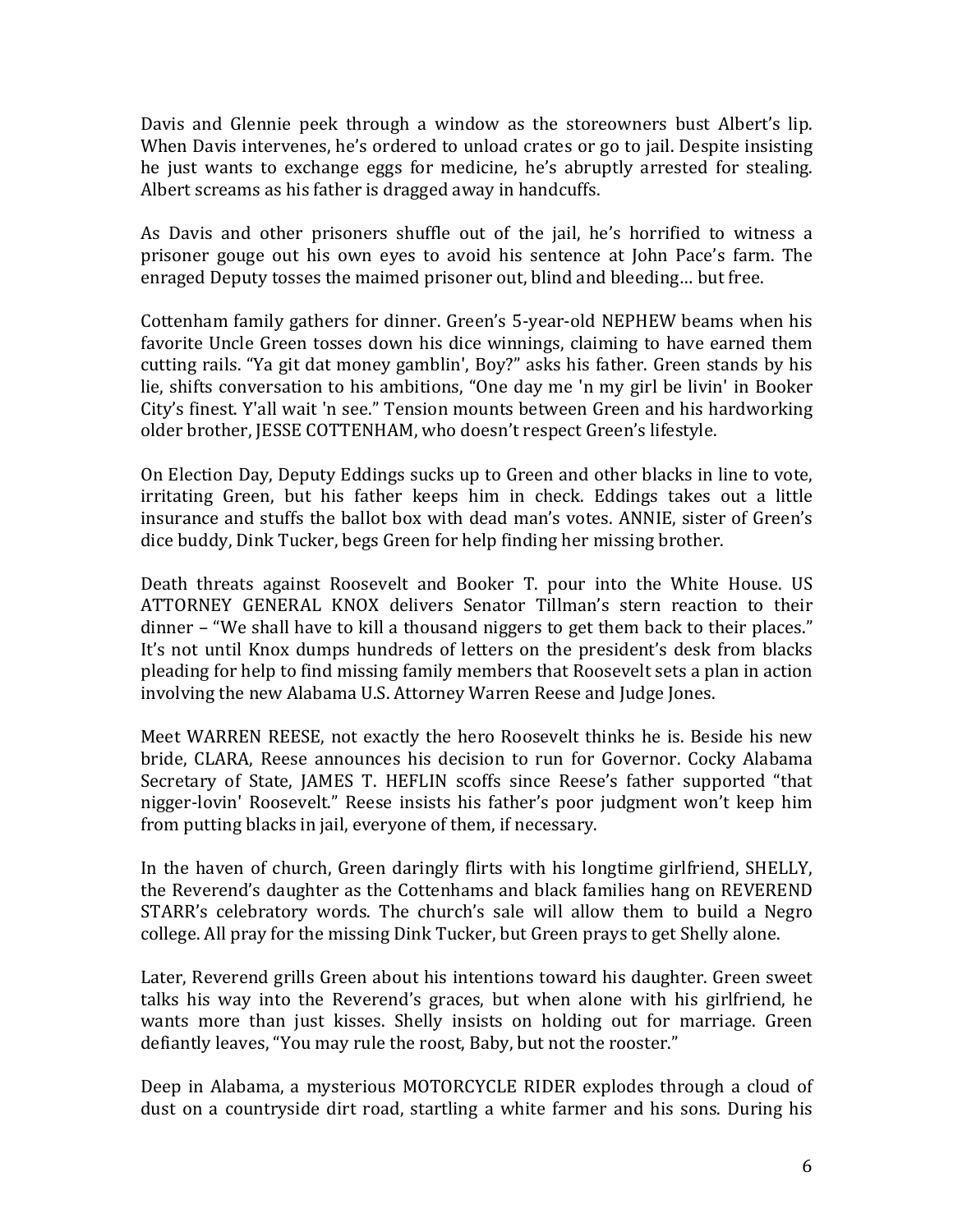journey across the Southern states, Motorcycle Rider stops at a field full of black workers. When he removes his goggles, we see he's African American. One of the black workers warns him, "Best get outta here "for they gets you too."

Davis arrives at JOHN PACE's gargantuan plantation – anything but a 'simple cotton farm.' Filthy black men in shackles and chains hustle about, guard dogs nip at their heals. Pace scoffs at Davis' claim of being innocent and pays for his new slave.

Green's father busts him playing dice at the train station and shames him into finding work. Green dirties his hands to successfully fool Lumberyard Foreman into thinking he's experienced. But when Green can't keep up the pace of cutting rails, the foreman whips and threatens Green at gunpoint, "Best give your heart to Jesus, 'cause your ass is mine." Shaken, Green escapes.

At the riverbank, Green's remorseful father cleans his son's wounds, "Ain't never wanted your skin to know hate." When Green argues his parents should have risen up against their master, his father shares the horrors and realities of surviving being a slave, "Never let 'em see ya broke." Green spats, "No one ever gonna own me."

Students and teachers clean out the churchyard. Flirty Girl taunts Green's girlfriend, Shelly, "Green done told me don't need no marriage to have fun." Shelly runs to her Reverend father. As they leave the grounds, Tennessee Coal industrialist ARTHUR COLYAR oversees black and white workers demolish the church, "This goddamn mine ain't gonna build itself!"

Pace's guard, ALLEN TURNER, tosses Davis into crude slave quarters, surrounded by filthy, shackled men – some naked. After talking to others, he panics his 10-month sentence will turn into life. *How will his sick wife and children survive?* 

Deputy Eddings celebrates his victory, reveals his profits from leasing prisoners to Tennessee Coal. Annie, barges in, pleads for help finding her brother, Dink, who yells from his cell. Eddings chains Annie, rips her dress and rapes her, forcing her tearful brother to watch.

Green succumbs to Flirty Girl's advances, presses her against a window of an abandoned building and buries himself inside her. She smiles, eveing Shelly Starr and the Reverend through the window, promenading down the street.

Back at The White House, an anxious Roosevelt continues to ignore Booker T.'s communications since their dinner. In walks the black Motorcycle Rider.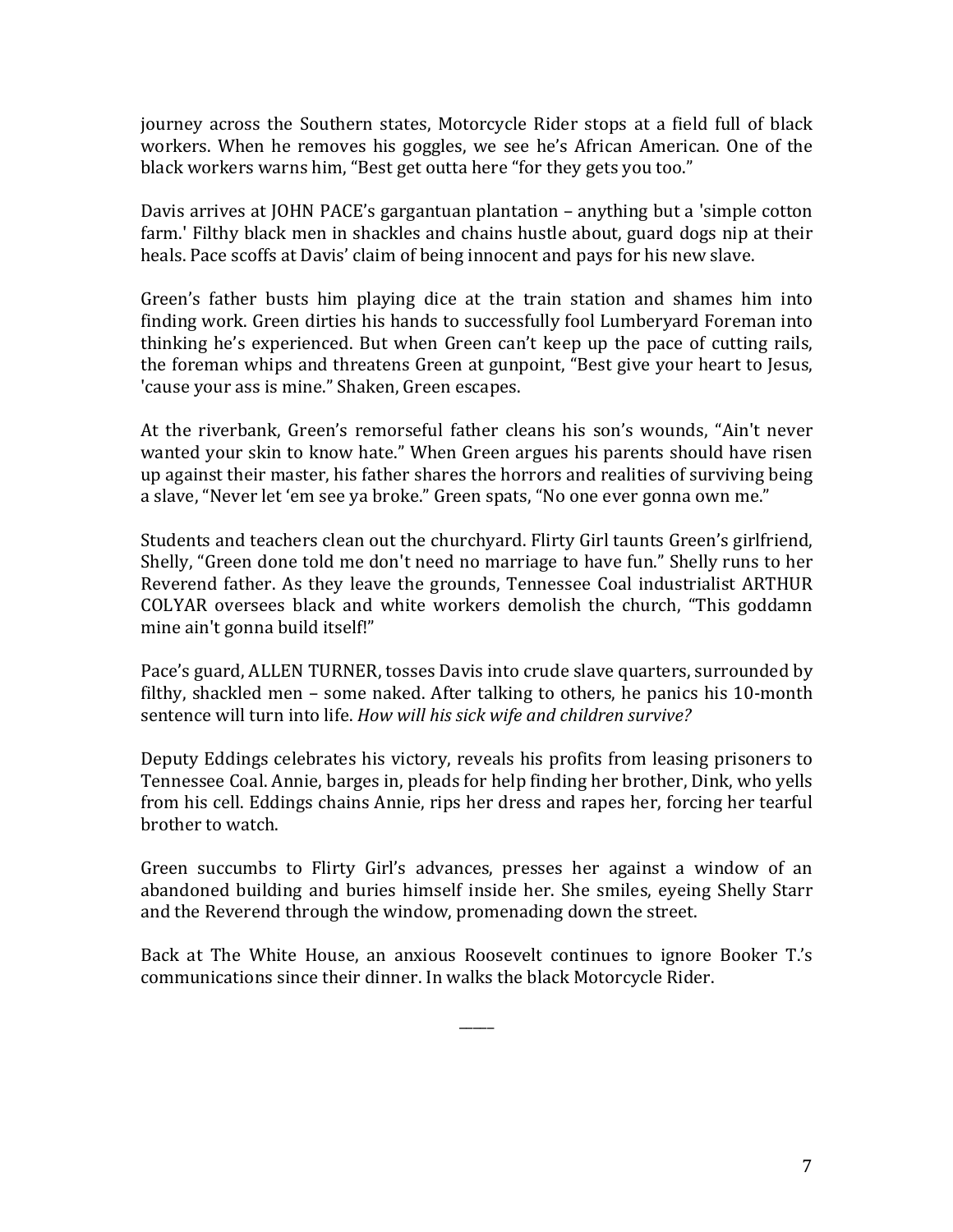# **SLAVERY BY ANOTHER NAME Hour Two**

## *"Day after day we looked Death in the face & was afraid to speak."*

Inside Alabama's Attorney General Warren Reese's office, the rumbling of an engine lures secretary MILDRED to the window as IUDGE IONES expounds to Reese about the order that has come down from President Roosevelt to investigate black men being held against their wills. Mildred gasps as she observes a black man dismount the motorcycle. As Reese argues with Jones that an investigation would be a waste of time, his office door swings open and the black motorcycle rider, U.S. Deputy Marshal CHIKE BEAUREGARD, enters. Everyone stares at the all too comfortable stranger – especially U.S. Deputy MARSHAL CHARLES GRAHAM who is clearly more racist than Reese. As Jones introduces Beauregard, Graham can't help but notice the sparks flying between the black Deputy Marshal and Mildred.

The promise of a job in Georgia entices Clive Watts, but Green passes to continue courting Reverend Starr's daughter, Shelly, as well as playing Flirty Girl.

With promises of marriage, Green eventually persuades Shelly to make love  $-$  after all, he sacrificed a job for her.

In the Pace farm's kitchen, African-American housemaid, CATHERINE is saddened by the violence happening outside the window. John Pace dips bread in the stew Catherine's preparing. There's an unexplained closeness between these two.

Davis halts picking cotton as BURLY GUARD drags laborer JAMES ROBINSON to the whipping post after hunting him down from a failed escape. We hear sounds of whipping and cries as Davis is forced to keep picking.

Back at the Cottenham shack, Green regrets not going with Watts to Georgia. Jesse Cottenham, Green's older brother, insists he settle down and pick cotton with him. Frustrated, Green lashes out at his older brother for settling to be no more than a modern slave, widening their divide.

Jon Davis observes housemaid Catherine's compassion as she cleans Robinson's wounds. He begs her to get word to his sick wife. She refuses.

Green reads help wanted ads, spots grand opening of Slope 12 prison  $-$  "Be a part of an ever-growing coal industry. Fuel the country and your destiny!" The danger of the mines fascinates him, knowing that kind of danger has to pay well.

Searching for evidence, Marshals Beauregard and Graham confront black men in the woods, questioning them about Pace. Barbaric plantation owner, FLETCH TURNER and cronies come upon the marshals. "Ain't got no use for your nigger Yankee law down here." After Turner's men beat Beauregard unconscious, Graham's doubledealing alliance with Turner is revealed.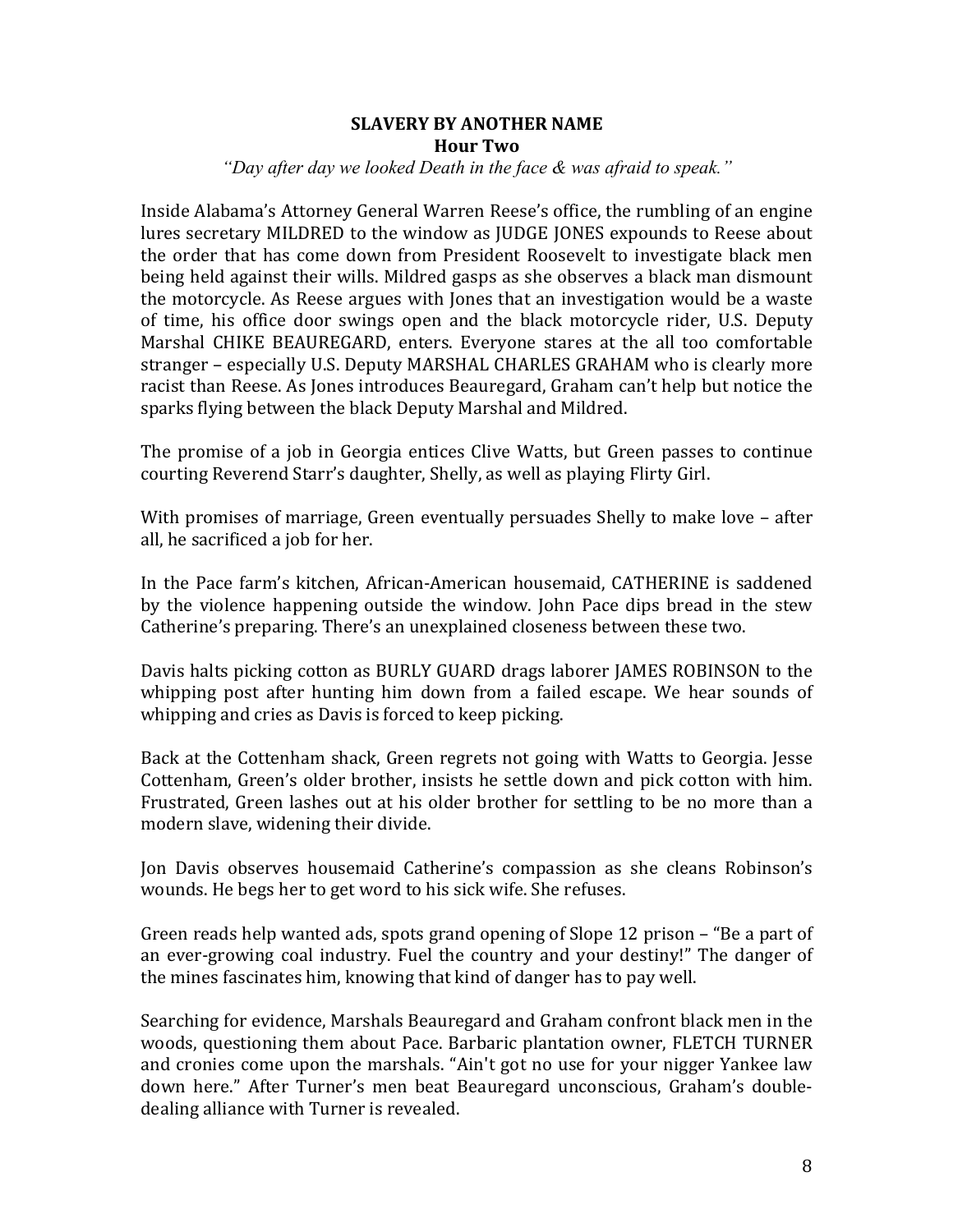Green and friends spy on the grand opening of the state of the art Slope 12. Freshly planted banana trees surround the pristine building, hiding the fences around the compound. Smiles and crisp white uniforms don the prisoners – a utopia of sorts that only entices Green more. Until guards taunt the young men, who run.

Tennessee Coal's Colyar fires their chief engineer, Erskine Ramsey, after an argument. Ramsey vows to take his progressive inventions and build a rival to the Pratt Mines. He eyes the prisoners as he leaves, mind turning on how to steal them.

Mildred cleans Beauregard's wounds. They discuss her progressive attitudes toward race relations. Beauregard's respect for her infuriates Marshal Graham. Graham confronts Mildred, demanding she cease her flirtations with " that nigger." She retorts with disgust at Graham's bigoted views.

Furious his marshals dropped the ball, Reese insists he'll go to Pace's himself so they can end this charade of an investigation.

A NEW WORKER at Pace's lags behind the others. Allen Turner taunts him by swinging a baseball bat at his arms and legs, "Hey, batta-batta—hey batta-batta. Swing!" The New Worker begs for mercy. When Davis leaps to help, Pace sucker punches him just as Allen Turner smashes the New Worker's head with the bat, splitting it open, blood spraying, "And he knocks it right outta the park!" mimicking a cheering crowd.

Green shoots dice with his friends at the train station. Deputy Eddings rushes over, snatches the dice and accuses Green of riding the trains without a ticket. Green snuffs his cigarette on the floorboards and glares at Eddings, "This don't look like no train to me." Eddings grabs his wrist, slaps cuffs on him. "Oh, you're goin' on a ride of a lifetime, nigga. I promise you that." He drags the defiant Green toward the jail.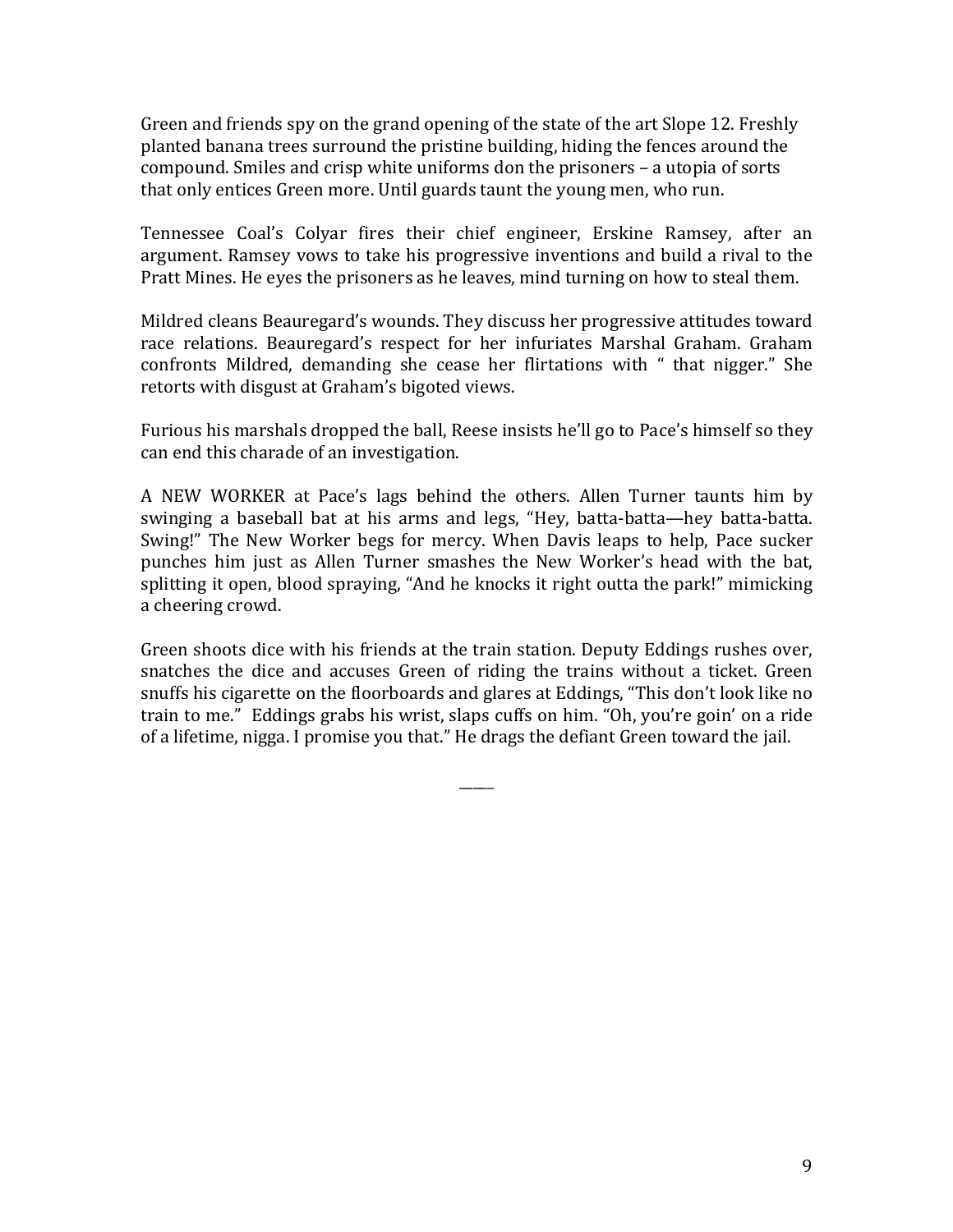## **SLAVERY BY ANOTHER NAME Hour Three** *"Green around the gills."*

LABOR AGENT haggles with Deputy Eddings then leases Green for \$12 a month to work at Tennessee Coal's Pratt Mines. Green yells out, "I ain't done no crime." The men laugh as Eddings slaps a shackle on Green's ankle.

In the train's cattle car full of a dozen prisoners, Green adjusts his heavy chains and peeks through the cracks to see the Lumberyard Forman who had whipped him earlier working his crew. As the train gains speed, they disappear from view.

Burly Guard busts into the Davis family shack while Pace's housemaid, Catherine, tries to tell his young children, ALICE and Albert of their father's whereabouts, but they run away. Burly Guard storms out and forces Catherine back into the wagon.

In the dark of the night, guards drag Green past the coke ovens and banana trees into his sleeping quarters at Slope 12. Cold chains slap on him, connecting to two hundred black men piled on bunk beds. Green gags from the smell as moans in the darkness fill the room.

Before sunrise, Green and prisoners traipse into the dark labyrinth of Pratt Mines at gunpoint. Green squints in disbelief as several white prisoners, including a 14-yearold boy named ABE WYNNE, shuffle past. Guards order Green to pull out an unimaginable quota of 8 tons of coal every day or suffer the consequences.

Deputy Marshal Beauregard guides his motorcycle onto John Pace's farm with Reese in the sidecar. Pace tries to throw them off with an impromptu release of the old slave SCIPIO, claiming it's his final day. Davis is thrilled for Scipio, and his own hope of being released. Reese feels vindicated enough to put the case behind them, but Beauregard's suspicions grow as he observes the nervous reaction of Pace's crony, Justice of the Peace JAMES KENNEDY.

Once Davis and Beauregard are out of sight, guards slap chains back on Scipio.

Davis demands Pace let Scipio go, but Pace has had enough of Davis' "uppity attitude." He shoves Davis into a torture chair, wraps a leather strap around his neck, and turns a crank to squeeze Davis' air pipe as Pace whispers that his sick wife is dead. Davis squirms and gasps for air, Pace declaring, "Every minute of every day, your life is mine. I decide if you live or die." Catherine pleads with Pace, and he stops just moments before Davis' neck snaps.

Green cautiously navigates Slope 12. He learns his mining partner, "BIG JOE," is a cold-blooded murderer and questions why someone so strong doesn't fight back. Big Joe ignores him.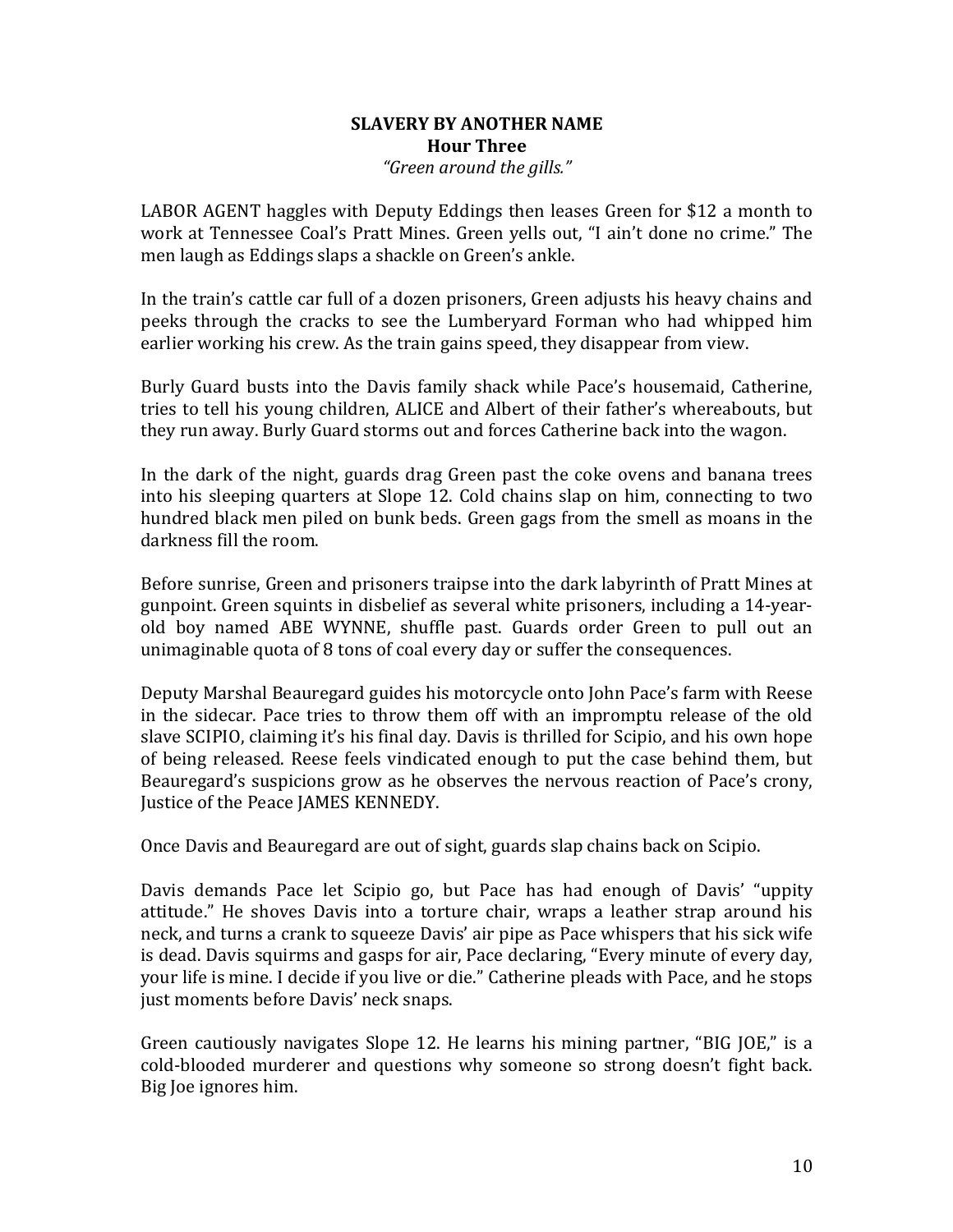Alienated industrialist, Erskine Ramsey completes construction of the Banner Mines. He grills JAMES W. ENGLISH, who owns half the prisoners in Georgia, for advice on purchasing as many prison laborers as possible so he can cripple his competitor, Tennessee Coal. English is more than happy to play the two off of each other for more profit.

At Pratt Mines, tensions mount between free WHITE UNION miners and black prison laborers. Whites taunt the blacks. One calls Green "nothin' but a nigga slave." Green wants to fight, but Big Joe pulls him back. Green spits at Big Joe's feet, "I ain't never turnin' into no nigga slave like you."

Deputy Marshall Beauregard relentlessly presses Reese to uphold the president's orders. Reese pushes back, but Beauregard challenges his ethics so that Reese has no choice but to go to Washington to meet with U.S. Attorney General Knox.

Reese travels to Washington to sly his way out of the investigations, but instead, Attorney General Knox agrees to send him "investigators." Unbeknownst to Reese, those investigators are mere accountants.

Attorney General Knox enters Roosevelt's office. Ruthless Wall Street financier, JP Morgan, argues the new anti-monopoly laws will destroy businesses. Roosevelt snarls that his office will not be run by greed and money. The everyday man will have the same power as Wall Street. Morgan threatens to destroy any chance Roosevelt has of reelection.

Pratt Mine's HEAD GUARD scolds former accountant DAVID CAMPBELL, now promoted to prison guard, about consistently falling short of his prisoners' 8-ton quota. He orders the naïve Campbell to be harsher or he'll be fired.

Green observes a black laborer push a scared 9-year-old GAL-BOY deep into a cavern where he hears beating and muffled cries. Gal-Boy reminds Green of his own young nephew. He runs to help, but Big Joe insists, "Don't you be messing with his gal-boy... less you want to be the one he's fuckin' instead."

At Pace's plantation, old slave Scipio feigns a heart attack. While all are busy tending to him, Davis sneaks from his hiding spot in the cotton field, runs out of the guards' sight, and escapes to the river.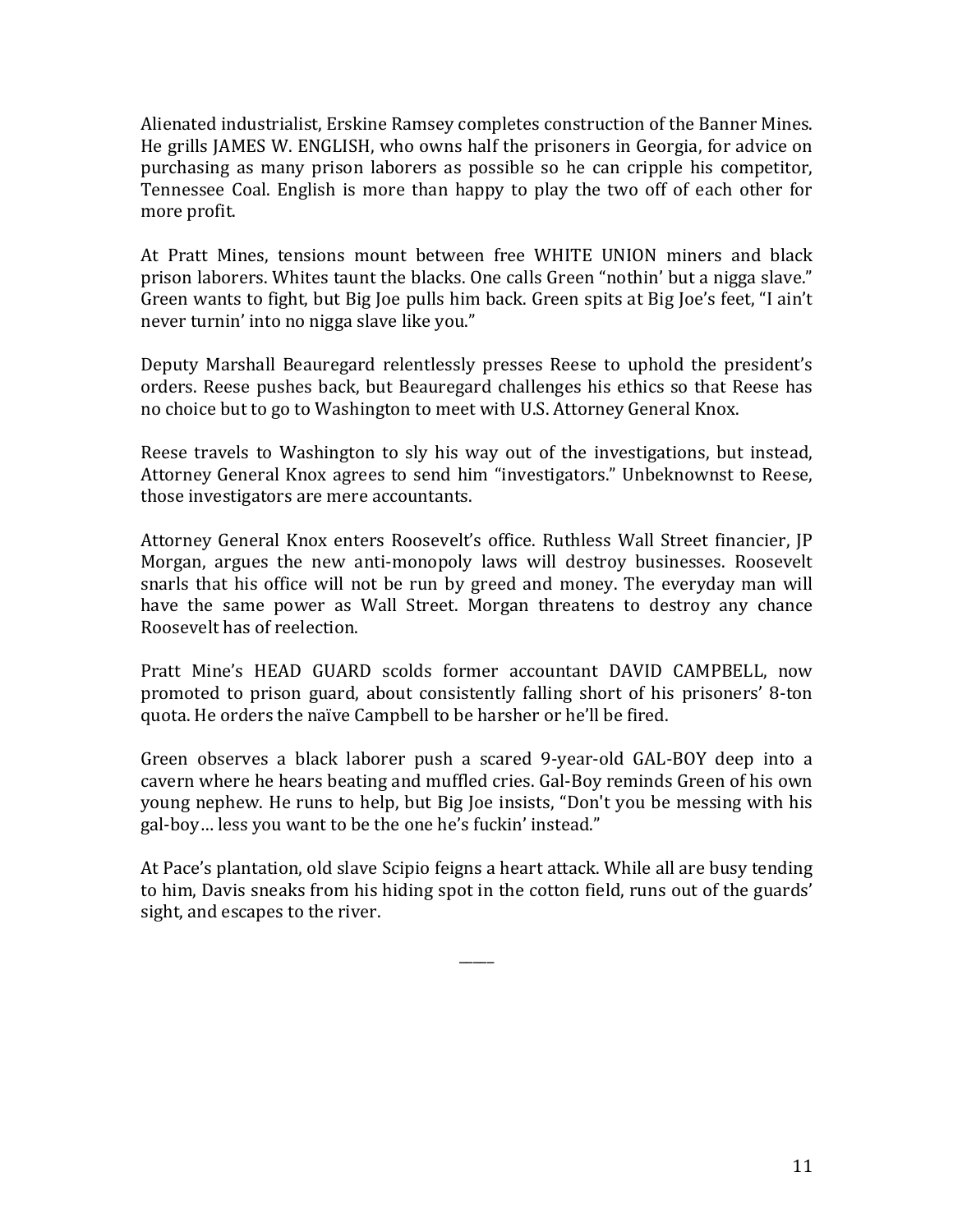## **SLAVERY BY ANOTHER NAME Hour** Four *"New South Rising"*

Exhausted and drenched from running through the river, Davis stumbles - hears the faint sound of chickens clucking, smiles and staggers to a full sprint. Just as he reaches his shack, twisted Allen Turner captures and tortures him using the mock cotton gin Albert invented, ripping three of Davis' fingers off. Albert witnesses the carnage. 

Back at Pace's yard, Burly Guard hog-ties a beaten Davis to a pickaxe to roast in the hot sun, the stumps of what's left of his fingers bleeding. Catherine wraps his hand.

In Montgomery, Reese, Beauregard and Marshal Graham interview the pathetic lot of "accountants" brought by Chief Investigator REGINALD DAWSON. Reese orders the investigations to begin so he can get back to his Governor campaign.

Race riots set Springfield, Illinois, and Atlanta ablaze. In the aftermath, W.E.B. DUBOIS and Booker T. deliver conflicting messages to the black community. The more well known Booker T. suggests staying the course of integrating into society through agriculture and trade, while Dubois insists black intellectual leaders need to organize and rebel. "Change must be demanded, not waited for."

Despite Atlanta being in ruins, James W. English sees the ironic bright side of the race riots – not only are more of his company's bricks needed to rebuild his fair city, but the rioters who were arrested are now his prisoners. It's good to be the *king*.

Gal-Boy trudges through Green's mineshaft, carrying a bucket of rancid food. Water suddenly fills the shaft, rising waist-deep. Gal-Boy panics, but Green lifts him above the water as Big Joe struggles with the pump. Crack of a whip grazes Gal-Boy as guards force Green to keep working. He slings Gal-Boy onto his back and continues to shovel coal. Terror fills the shaft until the guards finally let the men escape.

In Pace's slave quarters, Catherine tenderly cleans Davis' mangled hand. Delirious, he calls out his dead wife's name, tears falling.

Catherine returns to Pace's kitchen with a bloody basin. Pace slaps her and she spats back that their *daddy* hit her harder, revealing their relationship as siblings. Shaken he struck his half-sister, Pace slinks to his library. Catherine follows, pours him a drink. He wipes the blood from her lips.

An investigator scared for his life calls Reese and quits. Frustrated, Reese pours through photographs of horrors discovered by Beauregard and the agents: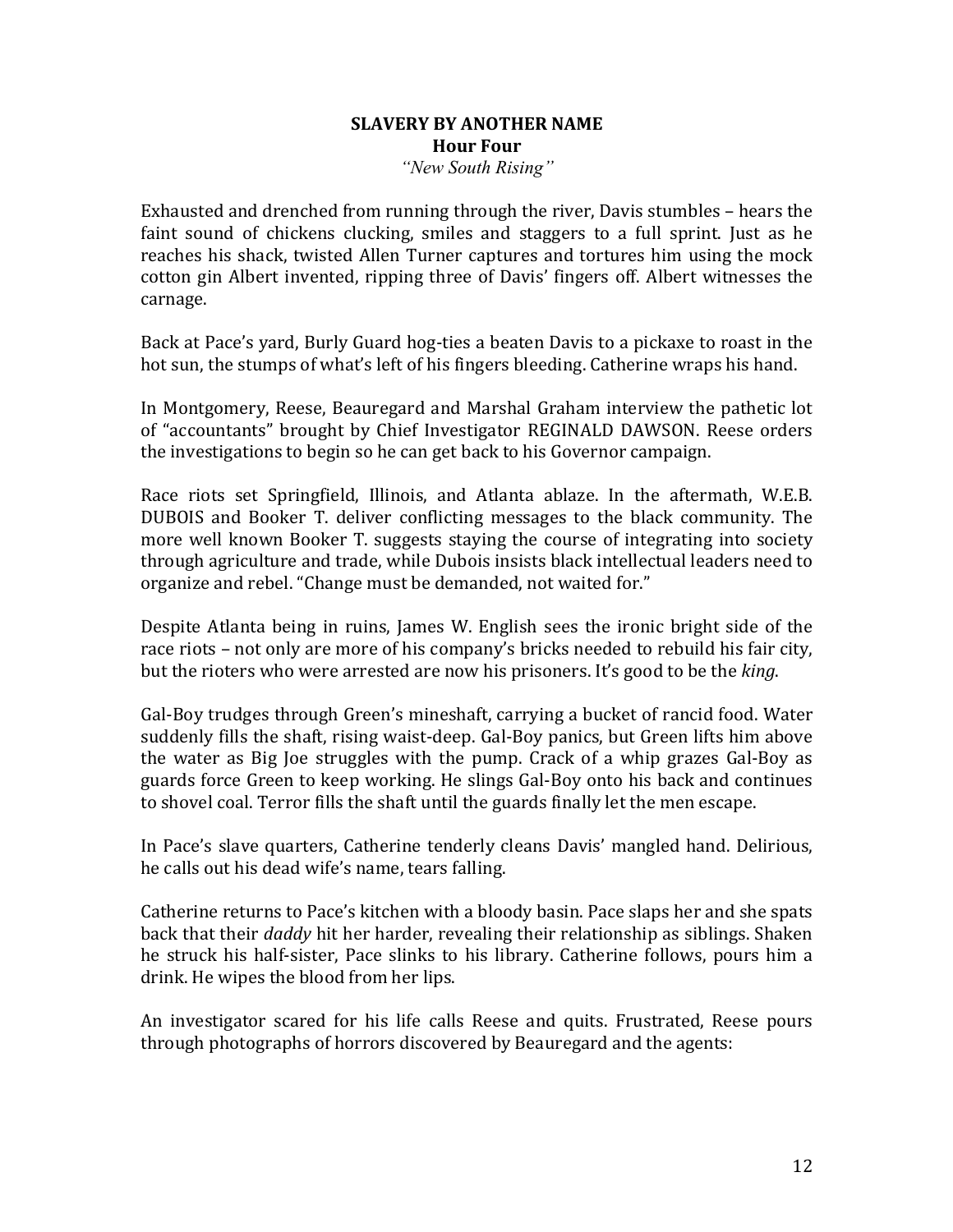# SERIES OF SHOTS SHOWING HORRORS:

-- While BLACK MAN tosses bricks on a kiln, HUGE GUARD whips him to death.

-- At Slope 12, SAVAGE GUARD orders Big Joe to attack an EXHAUSTED SLAVE. They face off like gladiators. Big Joe plunges a mining pick into Exhausted Slave's head.

-- Investigator races back to his carriage and VOMITS. PHOTOGRAPHER stands with his camera, snapping pictures.

## END SERIES OF SHOTS

Reese bolts into a restaurant, late for his dinner with Clara. Secretary of State Heflin and MRS. HEFLIN publicly taunt Reese about his failing investigation. "When you proposed to me, you promised to become governor," Clara spats. He assures her he's committed not to the campaign but to the investigations. She's mortified. Mrs. Heflin declares war on Clara's social standing.

Sunday at Pratt Mines is the only day the laborers rest or see sunlight. Green tosses dice, "Iffun I roll a five, we all run." When they land a five, everyone turns their backs, deflating Green. Gal-Boy points to an OLD PRISONER sitting near Big Joe, both quiet, and whispers, "He try to escape more times than anyone can count... till they broke 'em good."

Guard David Campbell at home with his family. The stress of the mines take a toll on him as he barks at his children and wife, struggling to separate work from life.

Plantation owners Pace, Fletch and Allen Turner, and COSBY meet, worried Reese's agents will find too much evidence. They agree to stick together and hide the prisoners.

Catherine informs Robinson his wife, EMILY, is being kept as a sex slave by one of Pace's guards. As the men beg her to help Emily, she finally reveals herself as being unable because she is Pace's sister  $-$  guards come in and snatch Catherine and other slaves off the property, except for Davis and Robinson.

Fletch Turner lines his prisoners up, asking who wants to go home. "I do, Boss." He shocks all and lets him go. Another raises his hand. Turner nods. He runs. A round of "Me too, Boss, me too!" But a six-year-old BOY is too scared to speak up. Turner threatens if any testify against his family he'll skin them and their unborn children alive. They run, including the Boy, but Allen Turner shoots the Boy in the back, dropping him dead, "That nigga never asked permission." Dogs sniff the dead boy's body. 

As Green tosses dead bodies of diseased laborers into the nearby furnaces, he eyes Deputy Eddings bringing new prisoners – one being Dink Tucker.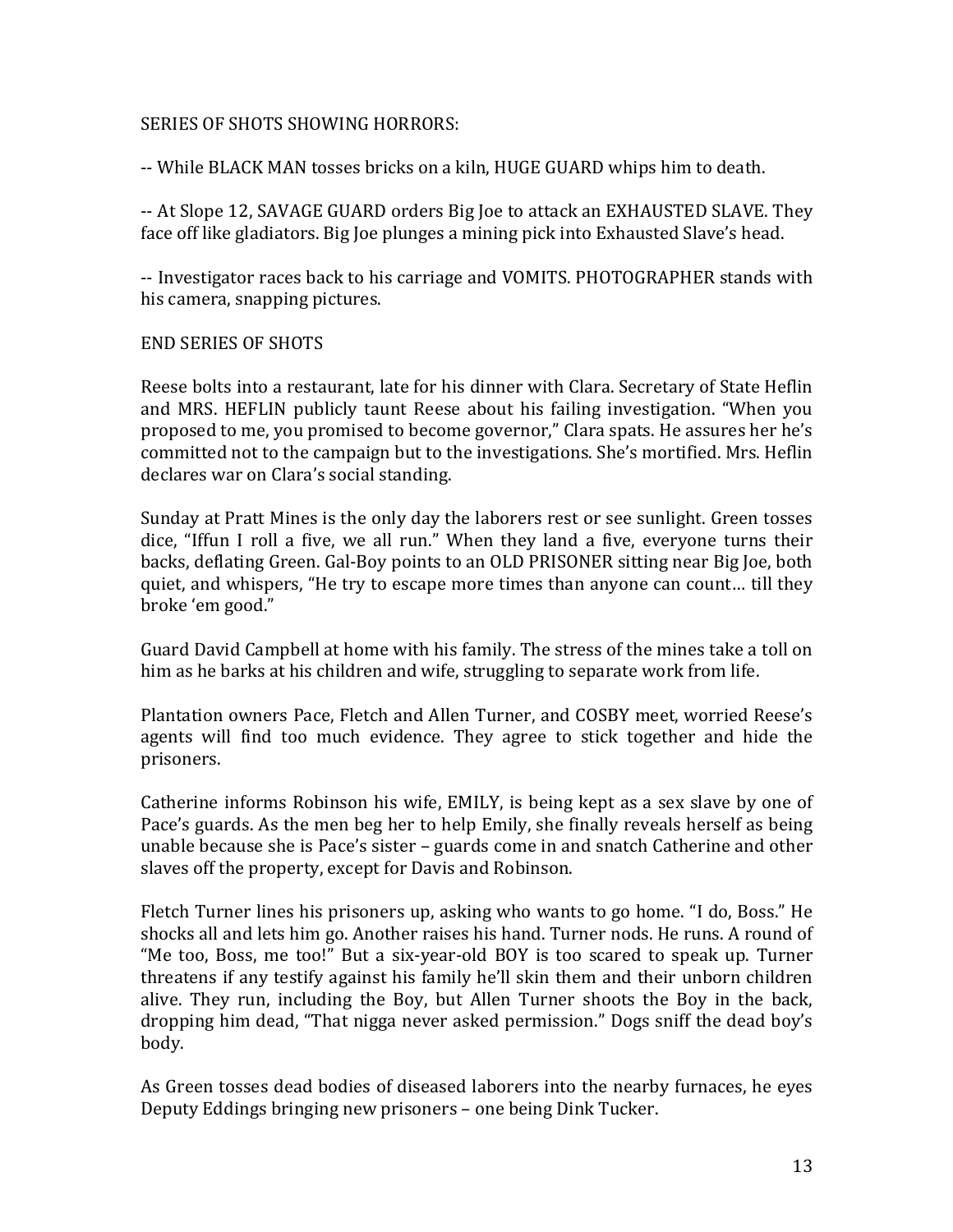## **SLAVERY BY ANOTHER NAME Hour Five** *"The fishing exposition."*

Mineshafts collapse during explosions at Pratt Mines, injuring and killing both White Union Workers and prison laborers – Green barely makes it out alive, saving Gal-Boy from a collapsing wall. The costs of proper repairs are more than Tennessee Coal is willing to pay. The union threatens to strike if the shafts aren't secured.

Ramsey unveils his new Banner Mine, the largest prison compound in Alabama. He casually mentions Tennessee Coal's financial problems it his childhood friend, HENRY FRICK, Andrew Carnegie's partner in U.S. Steel. Not one to pass up an opportunity to be ruthless, Frick makes a phone call.

Booker T. complains to Roosevelt about W.E.B. DuBois forming the NAACP instead of joining his National Negro Business League, but Roosevelt's distracted with IP Morgan and the potential collapse of the New York Stock Exchange.

Marshals Beauregard and Graham search Turner's property for potential witnesses, but Turner claims he released them. Graham gloats to Beauregard's as only the audience observes a dog drag the arm of the black boy Allen killed into the woods.

In Georgia, Green Cottenham's friend, Clive Watts, discovers the promise of earning \$1 a day was bullshit. Instead, the Foreman refuses to pay, charging Watts and the other workers for food and shelter. Watts threatens to quit if he doesn't get paid.

Beauregard and Graham follow up at Pace's plantation. Five remaining convict slaves, including Davis, lie and claim *not* to be imprisoned against their will. Davis observes Beauregard closely – unsure if a Negro marshal can be trusted. When Graham and Beauregard leave, Pace surprises the five prisoners by releasing them. Davis and the men dash into the woods while Allen Turner laughs and fires shots above their heads.

In Davis' shack, Albert reads to Alice. Floorboards creak - Albert grabs his father's gun but Davis appears from the shadows, engulfs his children in a loving embrace.

Pratt Mines guard David Campbell orders his convict laborers to fix the shafts. One skips the required safety steps to save time to dig his daily quota. When he hammers near the coal seam, an entire wall of rock collapses, crushing him to death. Knowing the daily quotas won't be met, an enraged Campbell snaps, ordering "alakazan degree" for Green– Green's wrists and ankles bound, stretched behind him to mimic the shape of a bow. Guards toss Green into a coffin-like pine box, where he suffers for hours.

Campbell's self-loathing manifests itself. He is fired for not meeting *his* quota.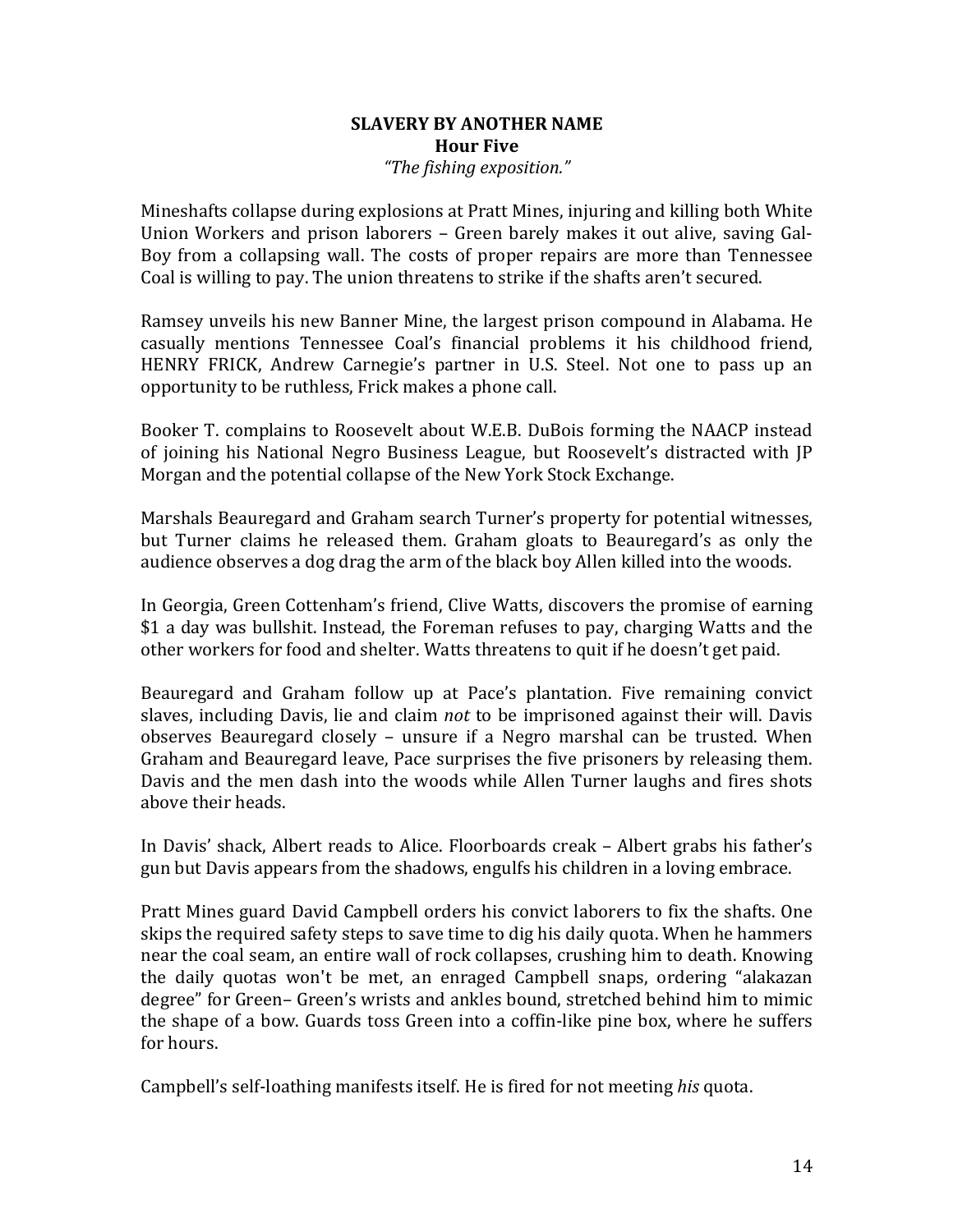JP Morgan calls Henry Frick to New York. He has a plan to acquire Tennessee Coal... and put the screws to President Roosevelt.

Upon finishing their first family meal, Davis explains to Albert and Alice that he must meet with the black deputy marshal and give him the evidence he needs to convict Pace. They beg him not to go, but he insists that it's the right thing to do.

At Reese's office, Mildred attempts to impress Beauregard as she talks with Booker T. about his conflicting views from W.E.B. DuBois, a man Beauregard supports. While Booker T. eloquently defends his beliefs, he capitalizes on Beauregard's passion to pressure Reese to find a solution of peace in race relations. Reese feels the investigation has hit a dead-end. Like it or not, prison leasing is completely legal. Knock on the door... Jon Davis enters.

Elated to finally have a key witness, Reese and Beauregard escort Davis to the Negro Boarding House where black witnesses are being kept. The presence of armed policemen makes Davis feel trapped... because he is. He demands his children be brought to him, but Reese refuses. Due to Davis' statements, Reese issues arrest warrants for Fletch Turner and Pace.

Pace, his wife, and daughter attempt to pick cotton. The women complain, wanting their slaves back. Beauregard and Graham arrive with a handcuffed Fletch Turner in the back of their wagon. Beauregard slaps cuffs on John Pace and arrests him.

The night before the trial, Judge Jones demands Reese get his head in the game. When Jones leaves Reese's home, Reese admits to Clara his fears this case will cost him any chance of becoming Governor. Clara reveals she's pregnant and hopes their child won't be ostracized because of his father's choices.

U.S. Steel's Henry Frick visits Roosevelt, explaining JP Morgan needed to bail out several trust companies  $-$  one that put up an enormous number of the competing Tennessee Coal's stocks as collateral. If Roosevelt insists on upholding the antimonopoly laws, and disallowing U.S. Steel from purchasing these stocks, the NY Stock Exchange will collapse upon the opening bell... in one hour. Roosevelt caves. U.S. Steel now owns its biggest competitor.

In preparation for the visit by U.S. Steel president, W.E. COREY, electricity is installed in the Pratt Mines. Some are nervous they'll end up working twenty-four days. While the guards are distracted, word spreads to Green that the Old Prisoner finally escaped.

The morning of the Pace and Turner trial, their lawyer, MICHAEL BULGER, attempts to plea bargain but Reese refuses, and to trial they go. Bulger snarks, "For the record, I'm glad you turned my offer down. This is gonna be a hog-killin' time."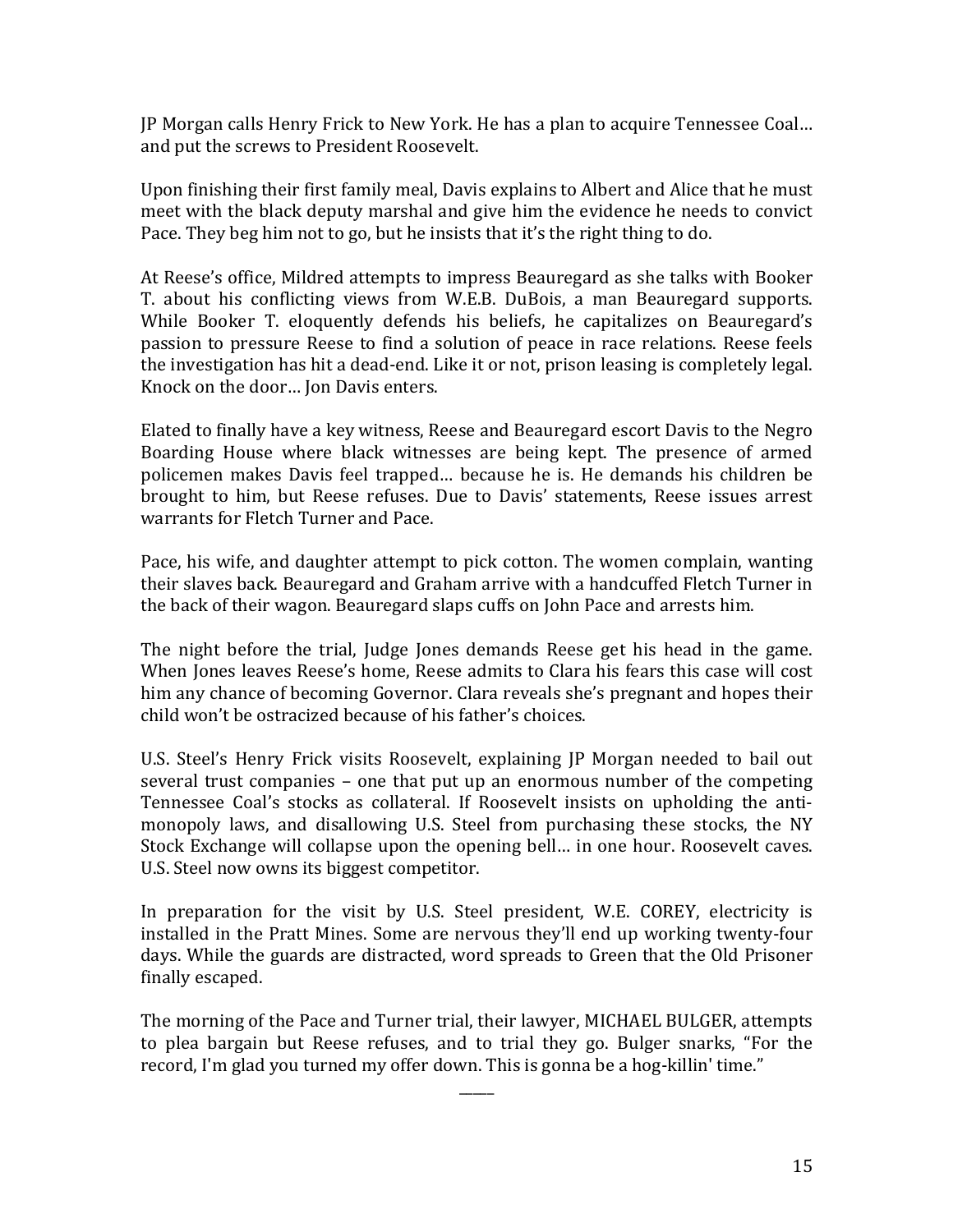## **SLAVERY BY ANOTHER NAME Hour Six** *"Pay now or pay later."*

A disgruntled Marshal Beauregard stands in the back of the courthouse, not allowed to sit with the white team of prosecutors. Reese's opening statement is met with boos and disgust, but defense attorney Michael Bulger's words bring cheers.

The bailiff parades eight black men into court, surprising Beauregard by yanking him in line. The witness stops on Davis – face scarred, fingers missing, and identifies him as one of Pace's laborers. When the judge tells Davis he's "free to go," he stands numb. Beauregard takes a shaken Davis to the black section and sits by his side.

When U.S. STEEL president W.E. COREY arrives at the newly acquired Pratt Mines, he's uneasy with the prison leasing policy. As he heads back to Pittsburgh, his insists they stop leasing prisoners but his orders are ignored  $-400$  more are purchased.

Guards allow the 14-yr-old white prisoner, Abe Wynne, to brew a pot of coffee on an open fire in the yard. When a hog noses against him for food, he splashes the hot coffee on the pig. The guards strip Wynne naked and force Green to stretch him across a barrel. Green and others are aghast as the guard whips Wynne sixty-nine times... If they beat a white kid that badly, there are no limits to what they'll do to us.

Every week, Green carries another body to the Pratt Mine graveyard – lives taken by pneumonia, tuberculosis and mining injuries. The deaths push the United Mine Workers into action and a strike begins. Green and other laborers convinced this will help their own working conditions.

At the Georgia lumberyard, Clive Watts and his buddies demand their back pay. When the overseers scoff, they quit and leave. Two white man step out of the darkness and accuse Watts and his friends of not paying for their food at the lumberyard. Watts runs while the others are arrested.

At the trial, Justice of the Peace Kennedy testifies and lies about Pace and Turner's illegal actions. As Reese flounders to make a case, the defendants' confidence grows.

Beauregard brings Albert and Alice to the Negro Boarding House for a joyous reunion with their father. All are devastated to learn the children can't stay, so Beauregard offers a small consolation, giving Albert the book, *Call of the Wild*, and tickets to see the new moving picture. *The Great Train Robbery*. Davis is grateful for Beauregard's compassion.

At Reese's home, Clara snaps at him for not taking the plea deal. She wants this over so he can focus on his campaign and their family. Reese feels pressure from all sides, spots a newspaper on the table with a headline, "BOOKER T. WASHINGTON DIES."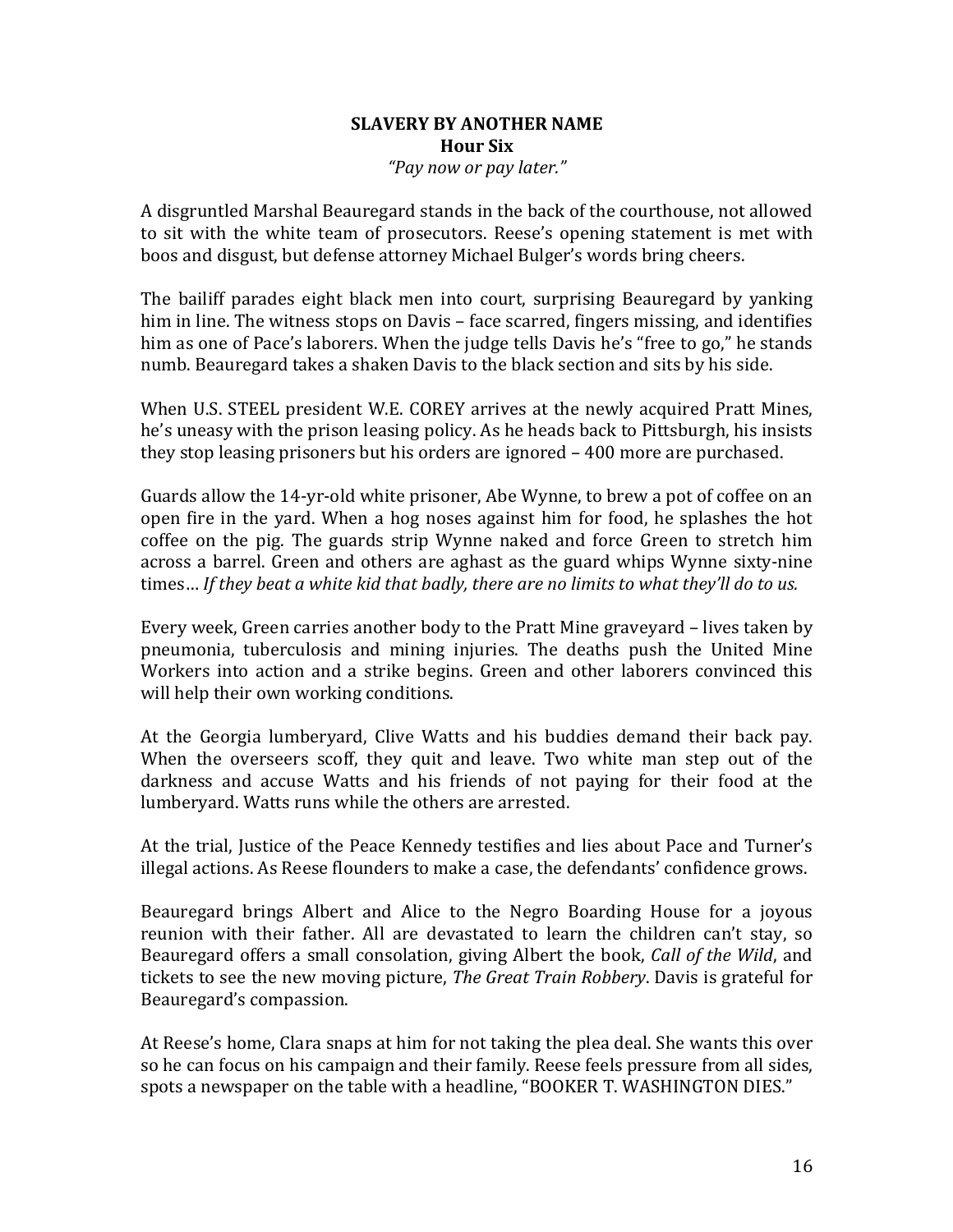Plantation owner Cosby and his cronies meet for dinner. Rattled to the core, Cosby considers suicide via morphine, but they stop him, insisting the answer is to keep Davis from testifying – Marshal Graham slinks past, telling them Davis has a son...

Davis takes his kids to *The Great Train Robbery*. "Actors" rush the makeshift theater, pretending to be part of the show. As the audience joyously plays along, Burly Guard and his crew of "actors" reveal themselves only to Davis, whispering they'll kill his boy if he testifies. They kidnap Albert in broad daylight, no one the wiser, except the horrified Davis.

Pratt Mines hire FREE BLACK MEN to break the strike lines. Enraged, white union workers throw stones as they cross the mine's gates. Big Joe spits as they walk past, revealing one to be Jesse, Green's older brother. Green's bittersweet reunion is cut short when Gal-Boy asks if Jesse could get word to his parents. Another free black worker scoffs, "If ya kept dat nose clean, ya wouldn't be here, now would ya?"

In Georgia, Watts meets and buddies up with GUS CHAPMAN. They reach JOHN S. WILLIAMS' farm. Williams impressed with Chapman's bulging muscles, raises his gums to see his teeth, and hires him. Williams scoffs at Watts' size, but Watts promises to work twice as hard. Williams nods to his black overseer, CLYDE MANNING, who slaps shackles on them. A black man imprisoning other black men. *What kind of hell did they step into?* 

Reese calls Davis to the stand. He's a no show. Judge Jones won't delay the trial. As Beauregard races out to find Davis, Secretary of State Heflin unabashedly declares he's running for governor against Reese. The courtroom cheers. Judge Jones advises Reese to start carrying a gun.

In Pratt Mines, Jesse is obedient to an extreme, but riddled with guilt for being able to go home every night, while Green can't. As he works alongside Green, they talk about family, and he shares that Green's girlfriend, Shelly, has a new boyfriend. Green's crushed. They go deeper into a cavern and find the rotting body of the Old Prisoner. Clearly, his escape was not successful. Jesse watches Green carry the body out, tears on his cheeks as he gently lays him at the feet of Savage Guard.

Watts endures torture at Williams Farm by his Black Overseer who "trains" dogs to chase and attack laborers. Gus Chambers unsuccessfully attempts an escape.

Beauregard finds an angry Davis packing his things at the Negro Boarding House and begs him to testify. Davis slams Beauregard... "Take off that badge and be one of us. Save my boy." Disgusted with Beauregard, Davis takes off.

Beauregard challenges Reese, "Are we going to make history, or enable addiction to slavery?" A knock interrupts them. It's Kennedy... ready to testify against Pace and also reveals Graham is conspiring with Turner.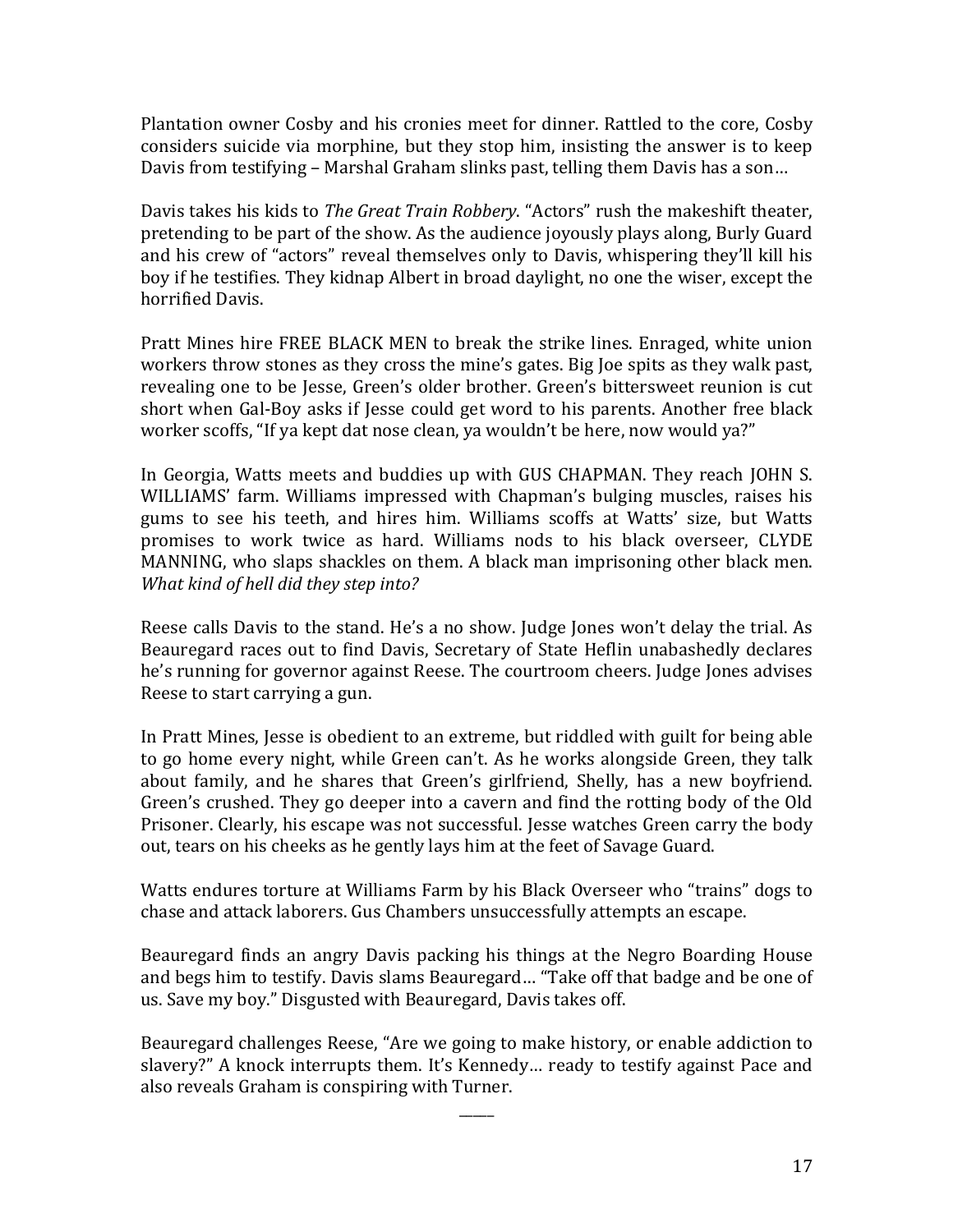## **SLAVERY BY ANOTHER NAME Hour Seven** *"Exit strategy."*

Tension between striking miners and Free Black Men intensifies. Pratt Mines need more workers, which raises pressure on Deputy Eddings to arrest more men. Eddings is so desperate he sends his rape victim, Annie Tucker, to Pratt Mines' kitchens.

Overworked and stressed beyond all that is human, PRISONERS turn on each other. A disagreement between Gal-Boy's mining partner/rapist and another prisoner about who *owns* Gal-Boy erupts into a *fight to the death* using axes, knives, rocks, and bare hands. While the two prisoners engage in combat, Gal-Boy stabs his mining partner/rapist, killing him. Surviving prisoner snatches Gal-Boy, claims ownership. Knife still in hand, Gal-Boy threatens to slice the prisoner to pieces if he ever touches him again. Surviving prisoner backs off Gal-Boy but snatches a different young black worker and declares ownership. Nobody ever touches Gal-Boy again.

At John S. Williams' farm in Georgia, a new worker, IRON JOHN, can't keep up the working pace. A guard whips Iron John mercilessly until the slave begs his captor to just kill him. The guard fires a bullet into Iron John's head – instant death. The guard then orders Watts and Chambers to secure the body to a heavy log and row it out to the middle of the pond. They drag Iron John's body into deep water and the body slowly sinks. Chambers and Watts stare back to shore, realizing they have to escape.

Back at the courthouse, Reese confronts Graham about his betrayal and fires him. A furious Graham sucker-punches Beauregard on his way out of the courthouse.

Davis takes Alice to Jack Avery's Saloon, a juke joint for African Americans, and begs a prostitute to keep her safe while he searches for Albert. She takes Alice in.

Outside Jack Avery's, Davis spots Marshal Graham and his drunk buddies. He follows them into the streets of Montgomery – eventually confronting Graham... Where is my son? During their evening stroll, Reese and Clara witness the argument. As Reese gets involved, Graham pulls a gun, threatens them both when a shot rings out and Graham drops. Beauregard's gun smokes as he stands over the dead Marshal Graham. Reese encourages Beauregard to get out of town before a lynch mob forms. Beauregard refuses to abandon the case.

The next morning, Beauregard and Davis show up at Reese's back door. Despite Clara's emotional objections, Reese hatches a plan to rescue Albert.

Beauregard, Davis, and James Robinson break into Turner's plantation, find hidden slaves, including Albert and Robinson's wife, Emily. As everyone flees, Burly Guard chases them down, but Emily snatches a rifle dropped in the scuffle and beats Burly Guard lifeless. Allen Turner aims his gun at Davis, but Beauregard jumps in front of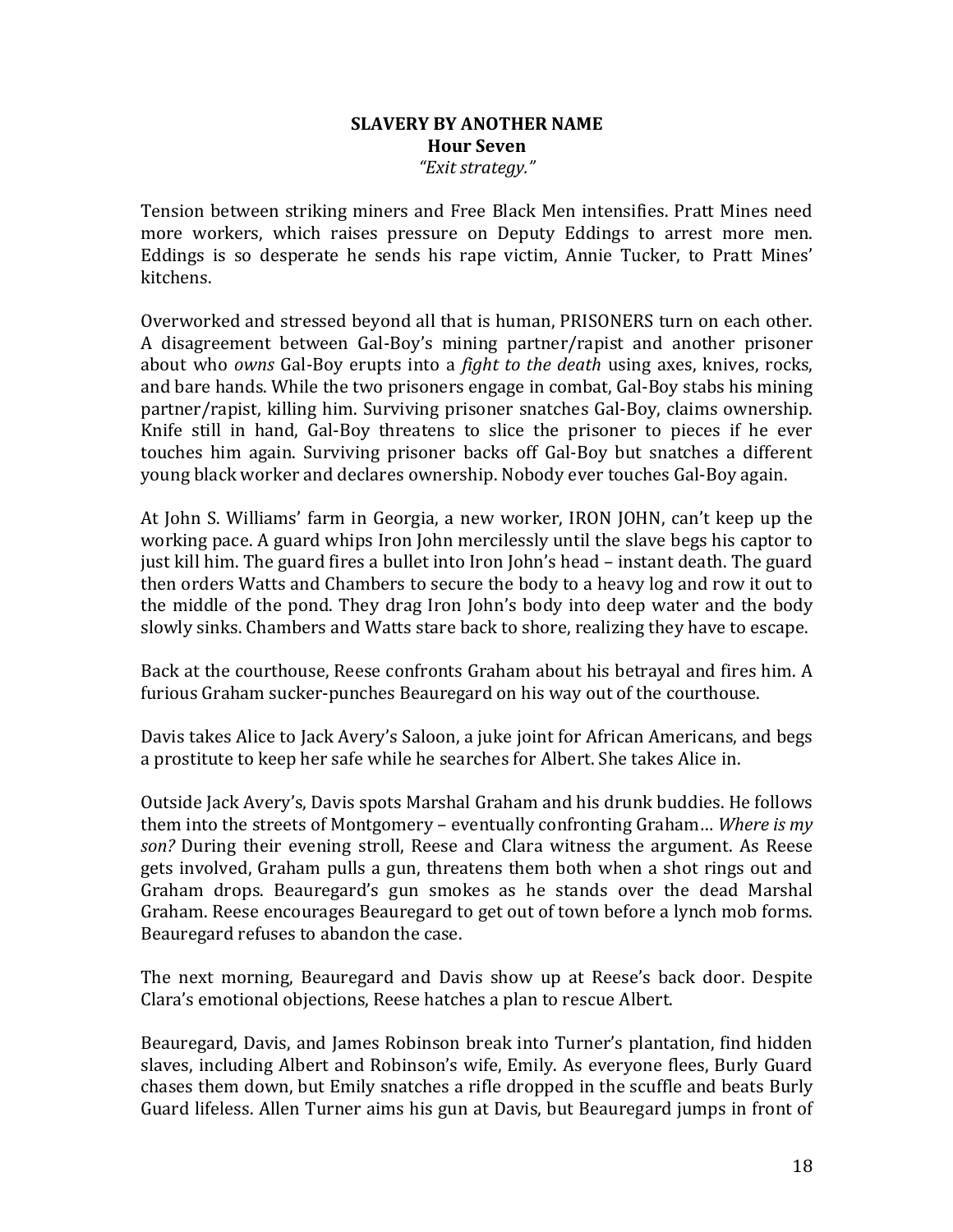Davis as both Allen and Albert shoot. Albert's bullet pierces Allen, but not before Beauregard is fatally wounded, dies in an emotional Jon Davis' arms.

During the strike, a conflict between Pratt Mine managers and the guards cause the guards to increase the slaves' workload as punishment due to loss of revenue, death of laborers, and the stress of the strike itself.

In the kitchen, Annie Tucker finds rat poison and mixes it into biscuit batter for the guards' breakfast. 

Green plans an elaborate escape but an explosion kills some of the fleeing prisoners. Green escapes being killed but *not* the mines. According to newspaperman, HENRY GRADY, the miners are "roasted and suffocated." The Board of Inspectors of Convicts record the deaths as due to "asphyxiation" with no mention of an escape.

Back inside the courtroom, Reese frantically paces, stalling the trial to wait for Beauregard to return with Davis and Albert. The door bursts open. A blood-stained Davis pushes through, Beauregard's motorcycle goggles in hand. James Robinson, his wife, Albert, and Scipio file in appearing as if they've escaped from hell. Davis informs Reese that Beauregard is dead. With that, Davis takes the stand.

As Clive Watts and Gus Chapman dig a long trench in a field at Williams' farm, they witness a new crop of chained black laborers arrive. Black Overseer yells for Chapman and Watts but there's no sign of them. He unleashes the hounds but still nothing. As the dogs bark far in the distance, a hollow reed juts out of the ground where Watts and Chapman had been digging. The soil rumbles and separates. A dirtcovered Watts emerges, breathing through the hollow reed. He drops the reed and frantically digs in the ground next to him, uncovering Chapman breathing through a reed of his own. The two men sprint in the opposite direction of the barking dogs.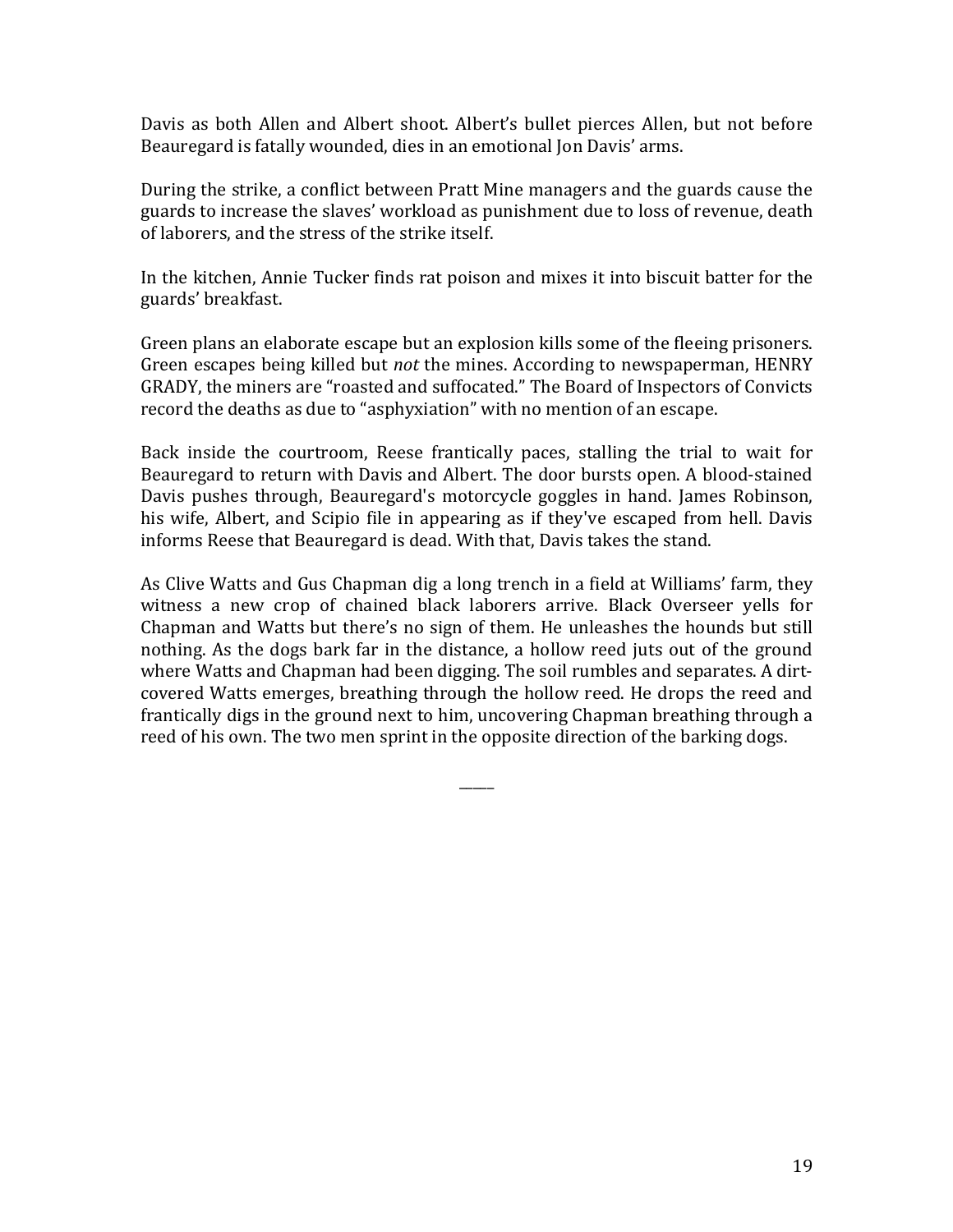## **SLAVERY BY ANOTHER NAME Hour Eight** *"The South is an armed camp."*

Disgusted with working conditions, Free Black Men join the strike. Jesse Cottenham begs Green to trade clothes with him and go free. Green won't sentence his brother to prison life. A heartfelt goodbye as Jesse leads 500 free black workers off to join 7,000 United Mine Workers on strike. African American union leader, WILLIAM MILLIN, arrives and leads the charge, barking at the guards, saying they'll break the convict laborers free, if their demands aren't met.

Green's girlfriend, Shelly, sits in church with her new beau. Green's family prays as his father clutches Green's dice. As Reverend Starr delivers a sermon of faith, hope, a filthy Watts, free from Williams' farm, stands in the doorway.

Green and others hope the strikers will break them free as they overhear William Millin yelling demands for justice. Green plots another escape, but others are tired of his plans leaving prisoners dead.

Annie Tucker reunites with her brother, Dink, as she dishes out breakfast. Dink reaches for Annie's poisoned biscuits, but she slaps his hand. A suspicious guard interrupts the siblings and ends up taking the tainted biscuit from Dink.

In the dark of the night, black and white strikers raise the stakes by dynamiting the homes of leading Pratt Mine officials as well as white and black free miners who continue to work.

U.S. Steel's Henry Frick petitions the state for militiamen to break the strike. He imports sixty "Texas sharpshooters" to help defend the mines. Union workers fear a repeat of Frick's striking miner massacre vears earlier.

Guards frantically push Green and others past their limits to produce. Dehydrated, exhausted, and dropping like flies, one prisoner so desperate he drinks stagnant water in the passageways mixed with human waste. Green shows signs of illness.

A guard vomits and curls in a ball in agonizing pain. Annie peers from a distance ... and smiles.

The specter of black and white miners unified against the coal companies terrifies the elite of Birmingham. They pressure for the arrest of the black union leader William Millin. He's handcuffed and paraded to jail.

Coal mine owners at the Pratt and Banner mines respond with an aggressive campaign to divide the union along racial lines. In the middle of the night, they send guards to snatch black union leader William Millin from jail and lynch him, leaving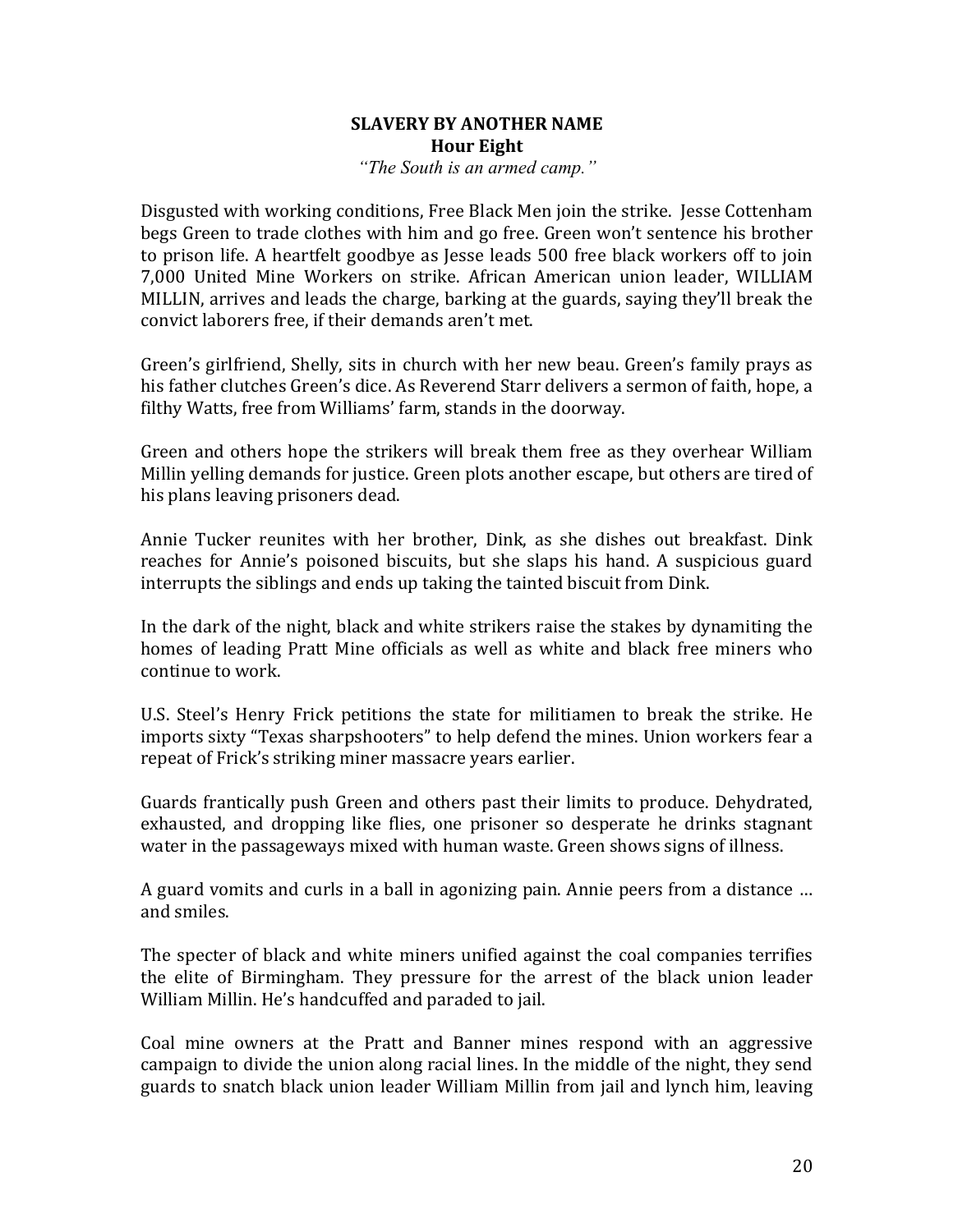him swinging in a tree, visible to the strikers on their way to the picket lines. Jesse cuts him down.

Alabama GOVERNOR BRAXTON COMER calls in the state militia.

Davis testifies that Allen Turner kidnapped his son and shot Marshal Beauregard to death. When questioned about his arrest, Davis states he never committed a crime. All he wanted was to sell eggs for medicine. He raises his shirt to reveal a back latticed with deep scars. Judge Jones has Allen Turner arrested.

Reese calls Catharine to the stand, badgering her to admit her role on the Pace farm. She weeps, unwilling to reveal their sibling bond. Pace yells out for Reese to leave her alone. Jones orders Catherine off the stand.

Reese gets Pace on the stand and pushes hard until he finally admits Catherine is his sister. The crowd groans in disgust, including Fletch Turner.

Justice of the Peace Kennedy takes the stand and flips his previous testimony, now admitting to sanctioning false arrests and bogus trials. Turner and Pace are livid. Fletch Turner retaliates by taking the stand and betraying Pace.

With closing arguments the next day, Reese corners Pace in the courthouse hallway and urges him to plead guilty. He refuses.

Reese returns home to tell Clara and his heartbroken secretary, Mildred, that Beauregard was killed. Clara finally shows the emotional support Reese needs.

When Birmingham citizens threaten a riot worse than Springfield unless the strike ends, the Pratt and Banner mine leaders ban together with Governor Comer.

Outside the Pratt Mines, the union leader reads Governor Comer's letter aloud to the black and white strikers. Comer declares he is, "outraged at the attempts to establish social equality between black and white miners." He demands the strike end and adds that he would not tolerate "eight or nine thousand idle niggers in the State of Alabama." His last line lingers in the air... one WHITE SYMPATHETIC MINER puts an arm around Jesse, "Fuck him. I'm not going back."

When the strike continues, Governor Comer declares, "This unrest is a threat to white supremacy," and dispatches the militia to break up the strikers' camps.

Annie Tucker scrambles to her secret hiding place in the kitchen as the militia arrives at the Pratt Mines, cutting down tents and destroying strikers' property. Jesse and strikers battle to stand their ground. Inside the gate, Green et al are on edge, praying the strikers win this new Civil War.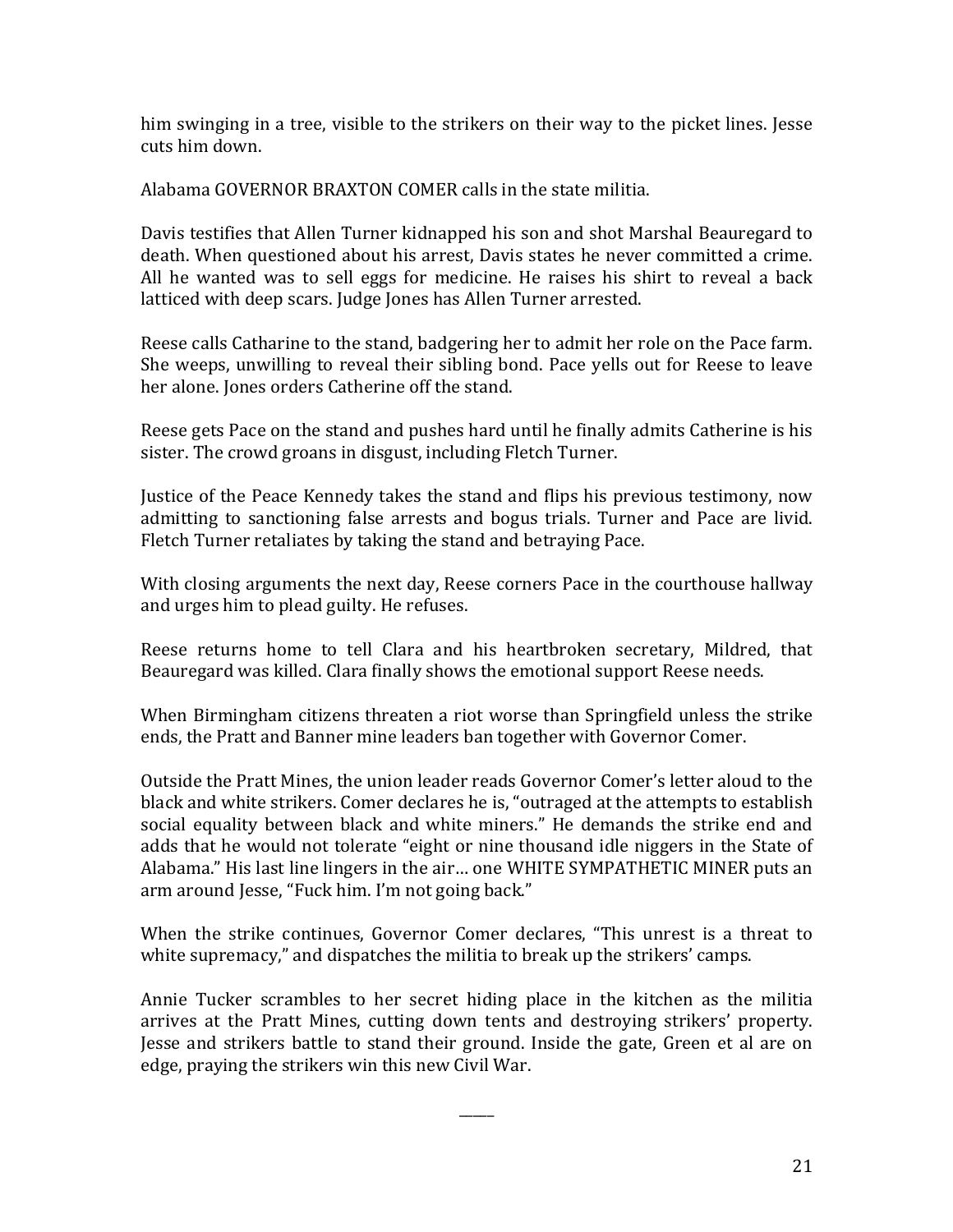# **SLAVERY BY ANOTHER NAME Hour Nine**

*"The more things change, the more they stay the same."*

Pace rants to his wife about his business falling apart without his laborers. His wife leaves the room crying, "Why can't it stay as it's always been?" Catherine explains to a dumbfounded Pace if he accepts *her* as an equal, he needs to accept all blacks.

Reese arrives at Jack Avery's Saloon to find Davis. They share drinks and memories of Beauregard. Reese's evolution from racist to champion for justice now complete.

Pace enters the saloon and surrenders to Reese. When Reese purposely turns away, Davis stands equal to his "master" and sucker-punches Pace. Reese smiles.

Strikers try to defend the slashing of their tents by the militia, but realize their fight is futile. Even if they win today's battle, they're out of money and in need of work. The White Sympathetic Miner apologizes to Jesse Cottenham – things will never change for either of them. The strike ends.

As the sun rises, Green's eyes scan free miners returning, hoping to find his brother, but only white miners return. Deputy Eddings marches in a fresh contingent of black prisoners. Life at the mines goes back to "normal." Green's spirits crushed.

A dirt-covered Gus Chapman staggers into the federal courthouse in Atlanta and reports John S. Williams for holding men against their will.

Green stumbles into the camp infirmary, crippled with excruciating stabbing pains. A DOCTOR diagnoses him with syphilis and gives him two sticks to help him walk.

When Big Joe tells Gal-Boy they can be partners since Green is sick, Gal-Boy's pride swells. As they dig for coal, Gal-Boy asks Big Joe if he really killed that man for kicking his dog. Big Joe admits he did... and doesn't regret it. He offers Gal-Boy advice, "Only way to survive is be stronger than the man who holds you down." He taps Gal-Boy's chest, "Stronger here... inside... don't ever let them get ya here."

Big Joe loads his coal car in the shaft, then slips. His hand grazes a bare electrical line, and he dies instantly. Gal-Boy screams and pounds on his chest to no avail.

With tear-stained face, Gal-Boy guides a mule carrying Big Joe's body out of the mineshaft to the sounds of a huge explosion coming from the BANNER MINE.

The tense relationship with the union over the strike as well as loss of prison laborers leaves Ramsey's Banner Mines vulnerable. Leaders at the Pratt Mines gloat that Ramsey is getting his payback. U.S. Steel's Henry Frick ignores pleas of help from his old childhood friend.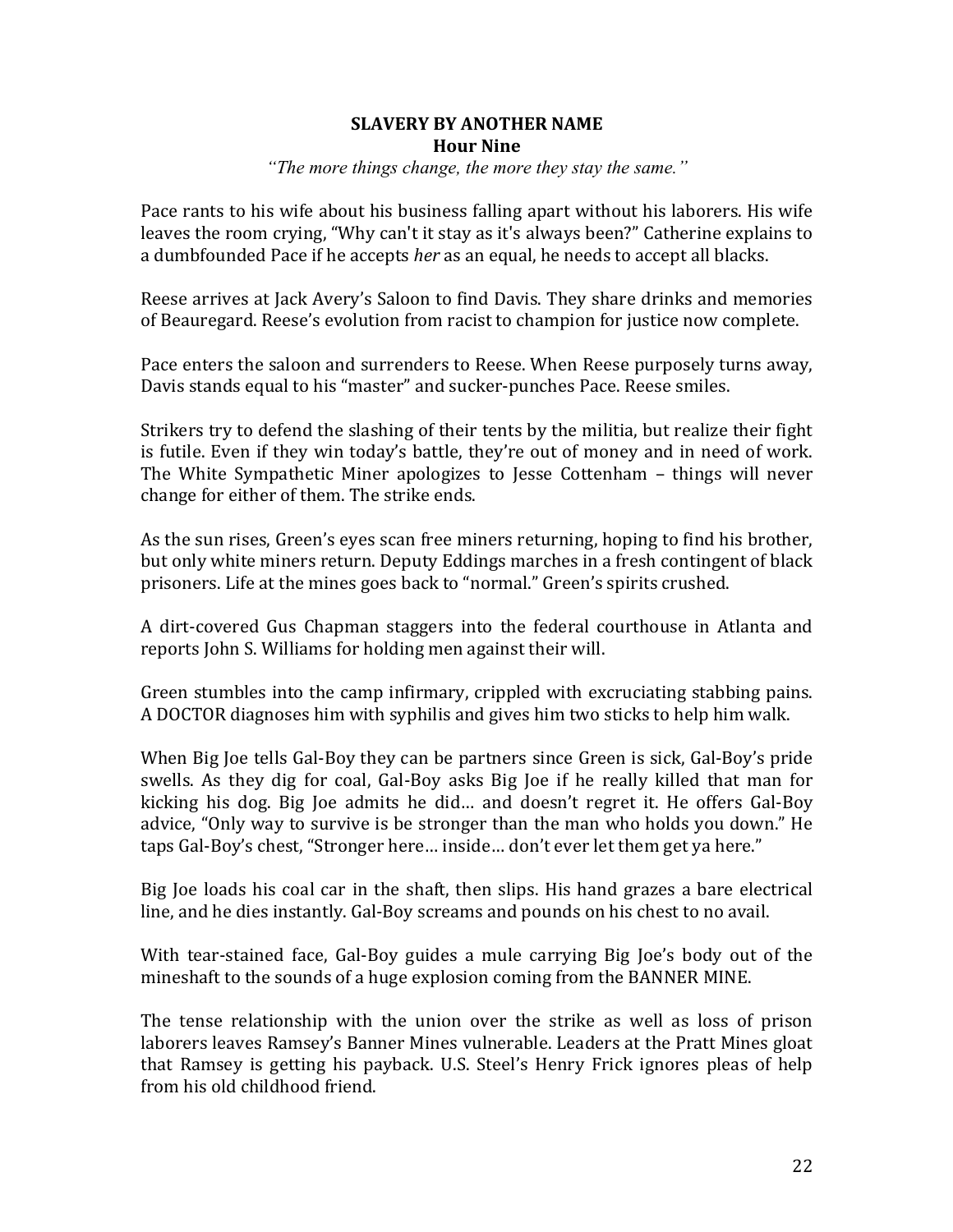Two FEDERAL OFFICERS enter John S. Williams' farm, but he smooth-talks his way out of arrest as they sip sweet tea. The agents explain the antipeonage statute, warning him not to violate it further. Williams eyes the Officers leave, then whispers to Black Overseer, "You gotta get rid of all the stockade niggers before they ruin us."

Coroner's jury declares Ramsey is not at fault for the explosion, allowing Deputy Eddings to bring in new prison laborers to the Banner Mines.

Green becomes blind, losing control of his legs. Laying in the prison hospital, he remembers his father's advice and prays to heal and get back to his family.

Before delivering closing arguments, Reese, Pace, Bulger and the like meet with Judge Jones. Pace proclaims his guilty plea. Jones sentences Pace to five years for each of the eleven charges, but because of Pace's failing health, agrees to release Pace on a \$5,000 bond. Davis observes in the doorway of the room, crushed.

John S. Williams and Black Overseer declare to their workers they now understand peonage is wrong and promise to release them. The workers are ecstatic, but before they go, they just need a little more work done that day...

SERIES OF SHOTS - JOHN S. WILLIAMS "FREEING" SLAVES

-- EXT. FOREST – As two black workers dig a well, Williams' SON orders one to smash a shovel over the other black man's head. As his friend dies, the tearful worker drops his shovel. A GUNSHOT sends a bullet through his head - he falls.

-- EXT. BRIDGE - NIGHT - John S. Williams drives his car to an isolated bridge and orders the Black Overseer to attach rocked-filled bags to three workers' chains. The black men plead for their lives, but are shoved off the bridge. As Black Overseer grabs the last worker, he begs, "I'll do it myself." Black Overseer shows empathy for his fellow black man. The slave whimpers, "Lord have mercy," and jumps.

-- EXT. WOODS - MORNING - John S. Williams and Black Overseer take two black workers into the nearby woods to cut trees. At the edge of the forest, John S. Williams sinks his axe into a worker's back while Black Overseer splits the other's skull open with his axe. Williams instructs Black Overseer to keep hitting the worker until all signs of life cease. Then... John S. Williams goes to church.

 $\overline{\phantom{a}}$ 

END SERIES OF SHOTS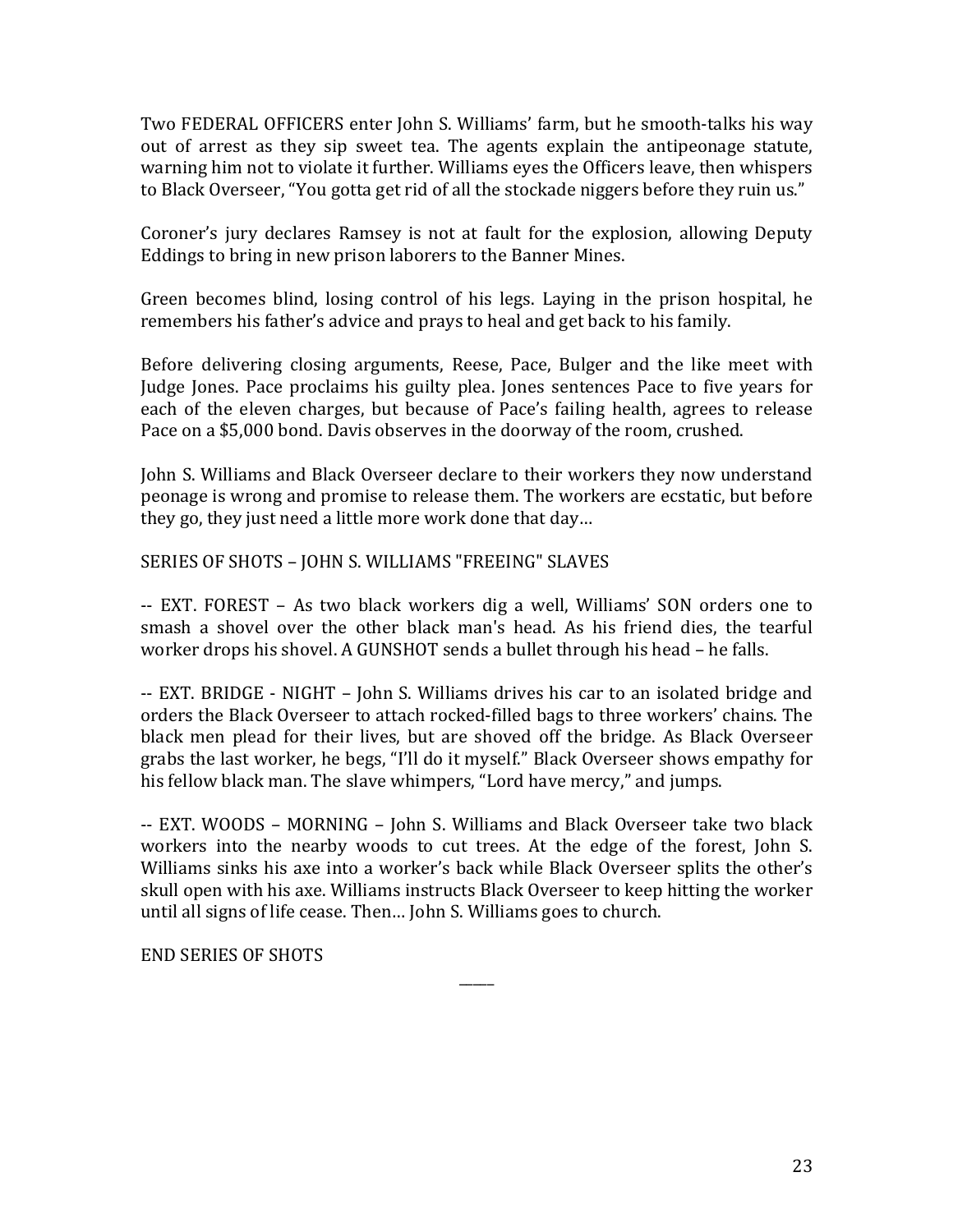## **SLAVERY BY ANOTHER NAME Hour Ten** *"Slavery is not a crime"*

Reese delivers an emotional closing argument. "Yes, I am my father's son... And I pray my own son will have his grandfather's strength and fortitude to stand up for justice." He emphatically states prison leasing is simply *slavery by another name*.

Judge Jones delivers shocking instructions to the jury for deliberation – they *must* find Turner guilty.

Waiting for the jury to deliver a verdict. Davis and his children lay in their bed at the juke joint. Alice asks why the white people hate them so much. Davis responds, "They just hate needin' us."

Just thirteen days after entering the prison hospital, Green is blind and immobile, and mistakes Gal-Boy for his young Nephew, repeating his own father's advice, "Never let 'em see ya broke... an' no gamlbin', ya hear me?" Gal-Boy can't bear to tell him Big Joe died. He places his hand on Green's heart and whispers, "Ya won, Green. They didn't get ya here." A tear falls down Green's cheek as he gasps his last breath.

Pratt Mine leader proclaims to Alabama officials they want to extend their prisonleasing contract for at least one more year. The state responds that it intends to not only lease all the new convicts to Erskine Ramsey's Banner Mine, they'll also acquire the ones Pratt Mine currently has. Not surprisingly, Ramsey bribed the officials.

Pratt Mine leader retorts, "I wish to enter a very vigorous protest against this action, as it is manifestly unfair to take the men from us," but the state is unswayed.

Gal-Boy witnesses the last remaining two hundred state convicts held at the Pratt Mines march out under guard and turned over to the Banner Mine. The guard tells Gal-Boy to stay put because his release is being processed. But is it? Should he run? Should he trust them? He eyes the gates. In the confusion of the exodus, Annie finds Dink and sneaks him into her hiding place in the kitchen... then to ultimate escape.

Fletch Turner's jury returns, unable to reach a unanimous decision. Reese is crushed and publicly chastises them for the injustice. Exhausted, Judge Jones declares a mistrial. But Fletch Turner shocks all by entering a guilty plea in exchange for all murder charges being dropped against his son, Allen. Cosby and the others chime in they too, will plea guilty for their upcoming cases.

Judge Jones accepts all pleas and fines each man a mere one thousand dollars.

A furious Reese confronts Judge Jones in his chambers but Jones is done. The point was made, he says. The word will spread that these prominent Southern men were found guilty and that is all the president wanted.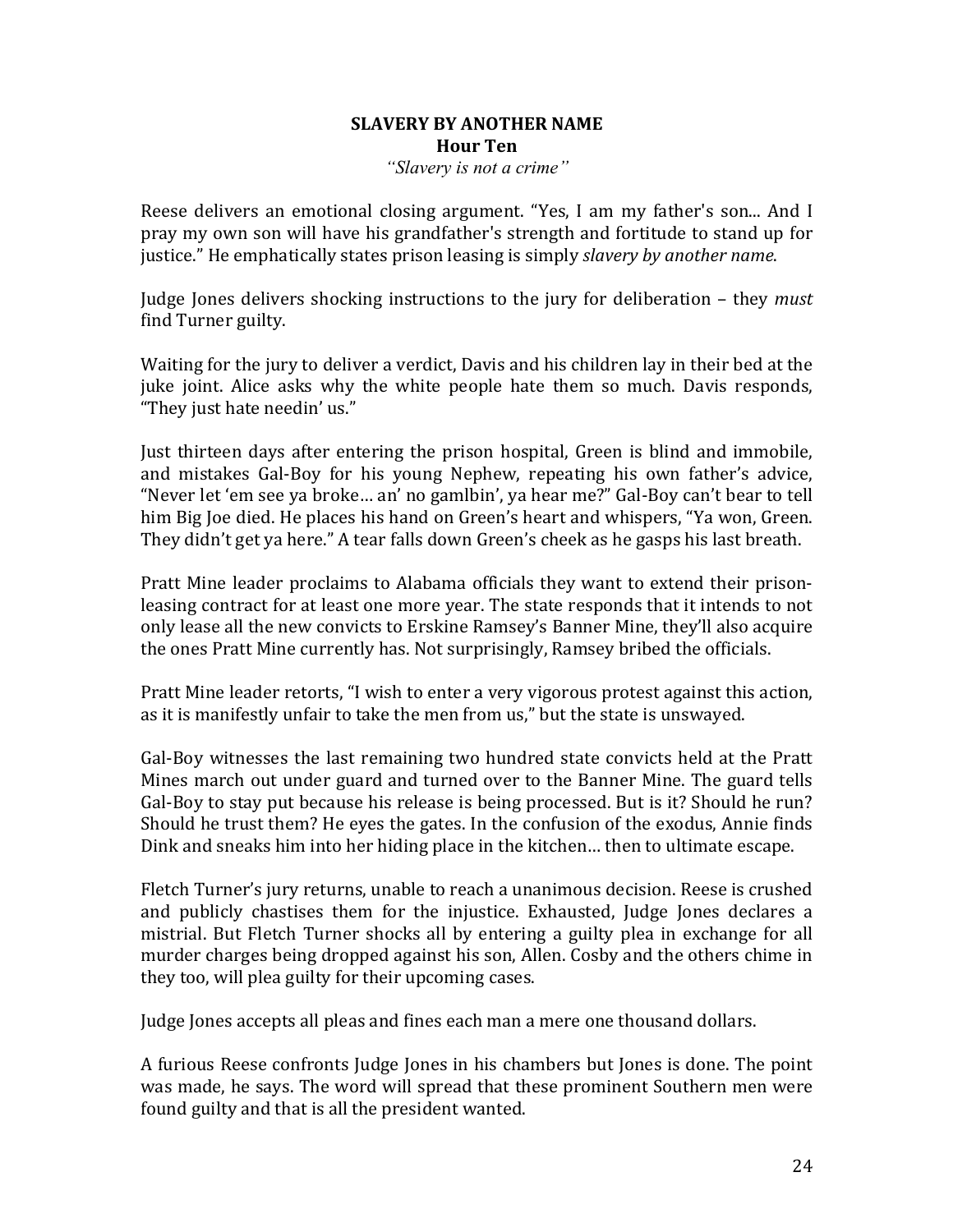Davis and his children enter the Judge's chambers, equally enraged. Judge Jones praises Davis' bravery in testifying - stating their father has begun the true emancipation of his people. But a mob forms outside, lead by Heflin. Rocks PING off the windows. Davis asks, "That sound like freedom to you?" Judge Jones tosses his pistol to Davis, urging him to flea out the back. Reese distracts the mob while Davis and his children slip out... followed by a gun-wielding Allen Turner.

As they run into a train tunnel, Allen Turner snatches Albert who stabs him in the leg with a file. Davis insists his children run for their lives, but they don't want to leave him. Davis assures them, "Love you more than life. Now get. Do what we planned." The children run as Davis and Turner fire shots off screen. No one emerges from the tunnel.

Reaching the Davis shack, Albert and Alice frantically pack up but not before Albert smashes his homemade cotton gin that disfigured his father's hand.

A young white boy fishes in the river near the John S. Williams farm. Decomposing bodies of black men rise to the surface. He runs...

Federal Officers stand over dead bodies. One recognizes them from Williams's farm.

Hounds bark as a government car approaches the farm. John S. Williams sips sweet tea in his rocker as the Officers stride toward him and Clyde Manning, the Black Overseer. The Officers slap handcuffs on both men.

Gal-Boy helps place Green's body in the ground among the debris and decomposed bodies of the burial field's mass grave. As he shovels dirt on Green's corpse, a guard hollers to not look so sad – he's being released today.

The Pratt Mines LABOR AGENT takes Gal-Boy into town to process his release. As Gal-Boy waits on a bench, his eyes lock with a shackle-wearing John S. Williams as he passes. The Labor Agent emerges, hands Gal-Boy several coins, "Don't let me see ya back here, Boy." Gal-Boy scurries off as Deputy Eddings hands over five prisoners to the Labor Agent... all of them white.

Reese drives Beauregard's motorcycle and passes Judge Jones, both hopeful Davis made it out alive.

At the train station, Albert and Alice slip into a freight car and peek outside, hoping to be joined by their father, but there's no sign of him. Albert comforts Alice and reads from *Call of the Wild* as their train heads North – "They would never get another rope around his neck. Upon that he was resolved."